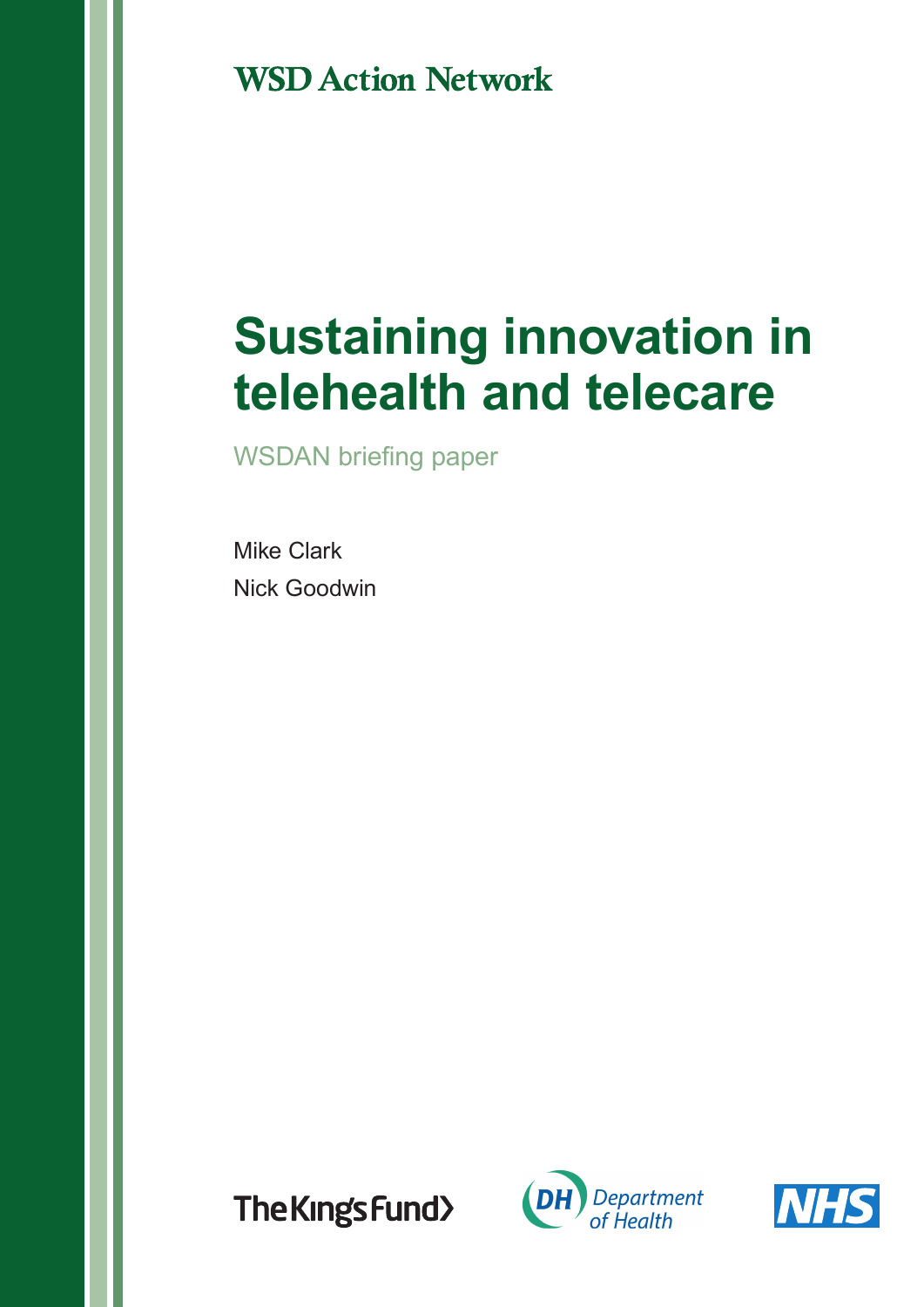This paper, the first in a series of WSDAN briefing papers, looks at how telehealth and telecare innovations are being used in health and social care. It considers the range of innovative approaches that have been developed, giving some practical examples. We identify some of the key challenges to the adoption of technology-based approaches to care, and suggest some strategies to overcome these challenges, so that telehealth and telecare innovations may be sustained. The 'References' and 'Resources' sections at the end of the paper provide useful links to key documentation, innovations and evidence.

If you have any questions about this briefing paper, please email us at: wsdnetwork@kingsfund.org.uk.

Alternatively, you can write to us at: WSD Action Network c/o The King's Fund 11-13 Cavendish Square London W1G 0AN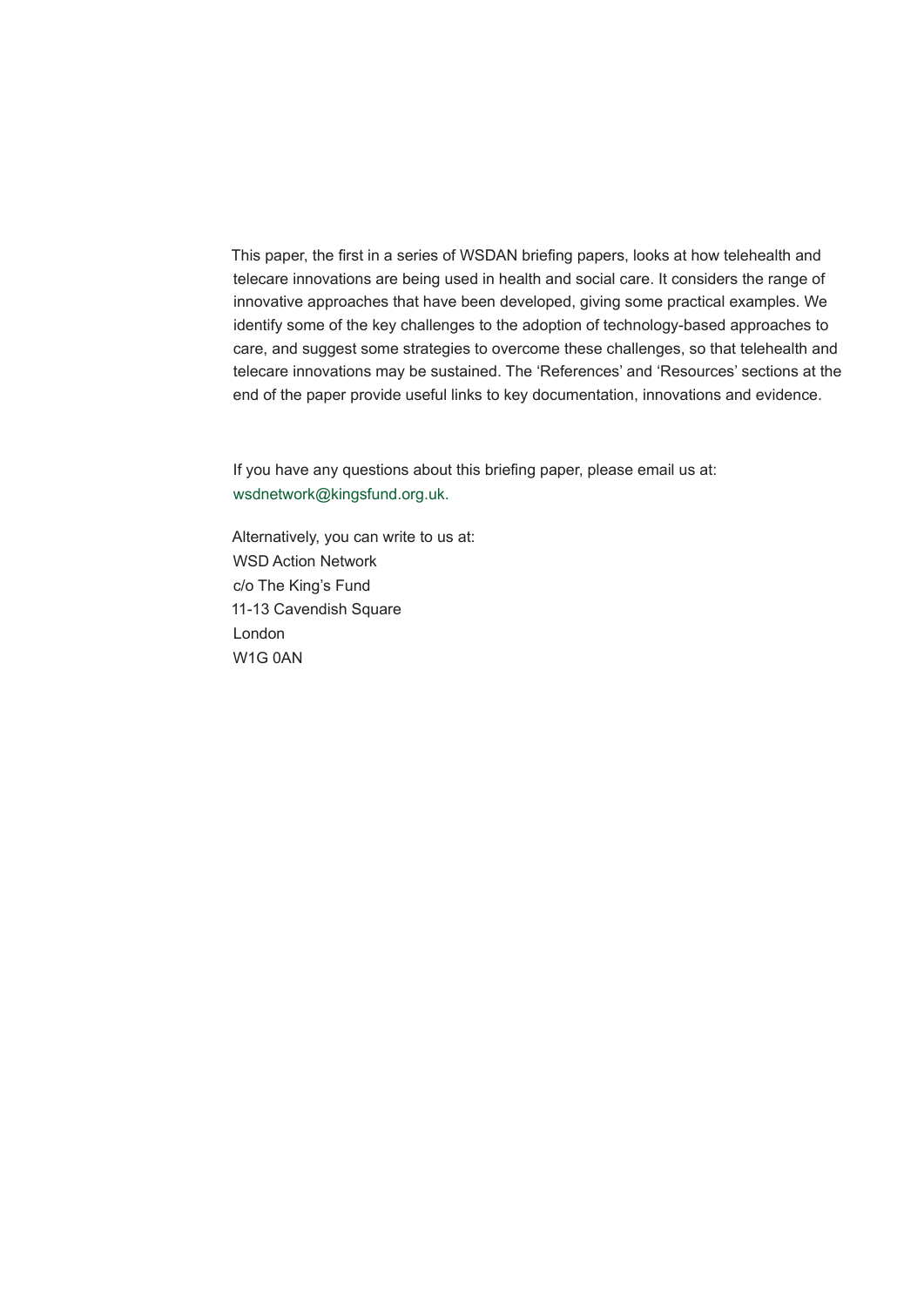## **Contents**

| Key points                                                    | 3              |
|---------------------------------------------------------------|----------------|
| 1 Introduction                                                | $\overline{4}$ |
| 2 Telehealth and telecare in context                          | 5              |
| 3 The growth of telecare and telehealth in England            | $\overline{7}$ |
| 4 Sustaining innovation                                       | 14             |
| 5 Practical examples of innovation in telehealth and telecare | 24             |
| 6 Managing and sustaining innovation: key lessons             | 27             |
| 7 Conclusions                                                 | 29             |
| References                                                    | 30             |
| Resources                                                     | 32             |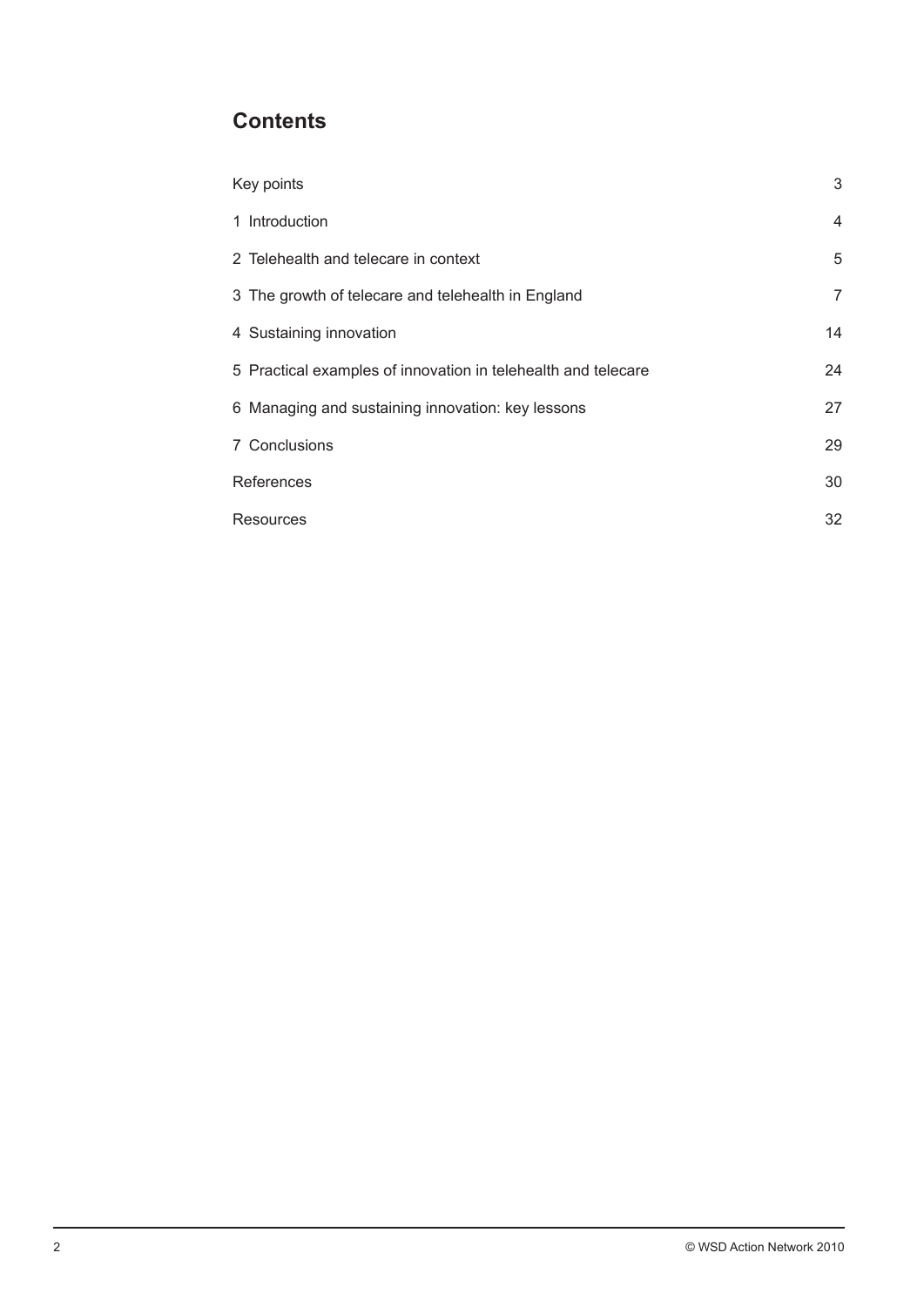## **Key points**

- Telehealth and telecare innovations have the potential to improve quality of life for users and to reduce unnecessary hospital and care home admissions, though robust information on costs and outcomes is lacking.
- Between 1.6 million and 1.7 million people in England benefit from telecare services, and the number is growing. England takes the lead among European countries in trialing new products and services.
- In contrast, telehealth services are comparatively under-developed, with around 5,000 users. Many of these people receive services through the Department of Health's Whole System Demonstrator (WSD) Pilot Programme – the largest randomised control trial of its type ever carried out.
- There is an identifiable 'chasm' between early adoption and the wider uptake of telehealth and telcare innovations.
- Key barriers to the wider adoption and diffusion of innovation include:
	- a lack of robust evidence for the cost-effectiveness of telecare and telehealth associated with the current high cost of deploying some of the technology 'at scale' within the context of a cold financial climate
	- the implications for professionals and organisations in adjusting to new ways of working when adopting technology-supported care
	- the lack of a consumer market
	- the lack of interoperability and minimum standards for the technology.
- The adoption and diffusion of telehealth and telecare innovations depends on a number of key factors, including:
- leaders, champions and entrepreneurs to empower and persuade key partners and funding agencies to invest in innovation
- clarity of organisational goals, including the proactive involvement of providers, users and carers in identifying service redesign opportunities
- strong commissioners who can decommission some services and embrace new strategies that support health, well-being and prevention
- evaluation and audit to regularly reflect on progress and outcomes.
- While there is considerable interest and policy momentum behind the adoption and diffusion of telecare and telehealth in the UK, more evidence is required to convince service commissioners and providers of the full potential of these innovations.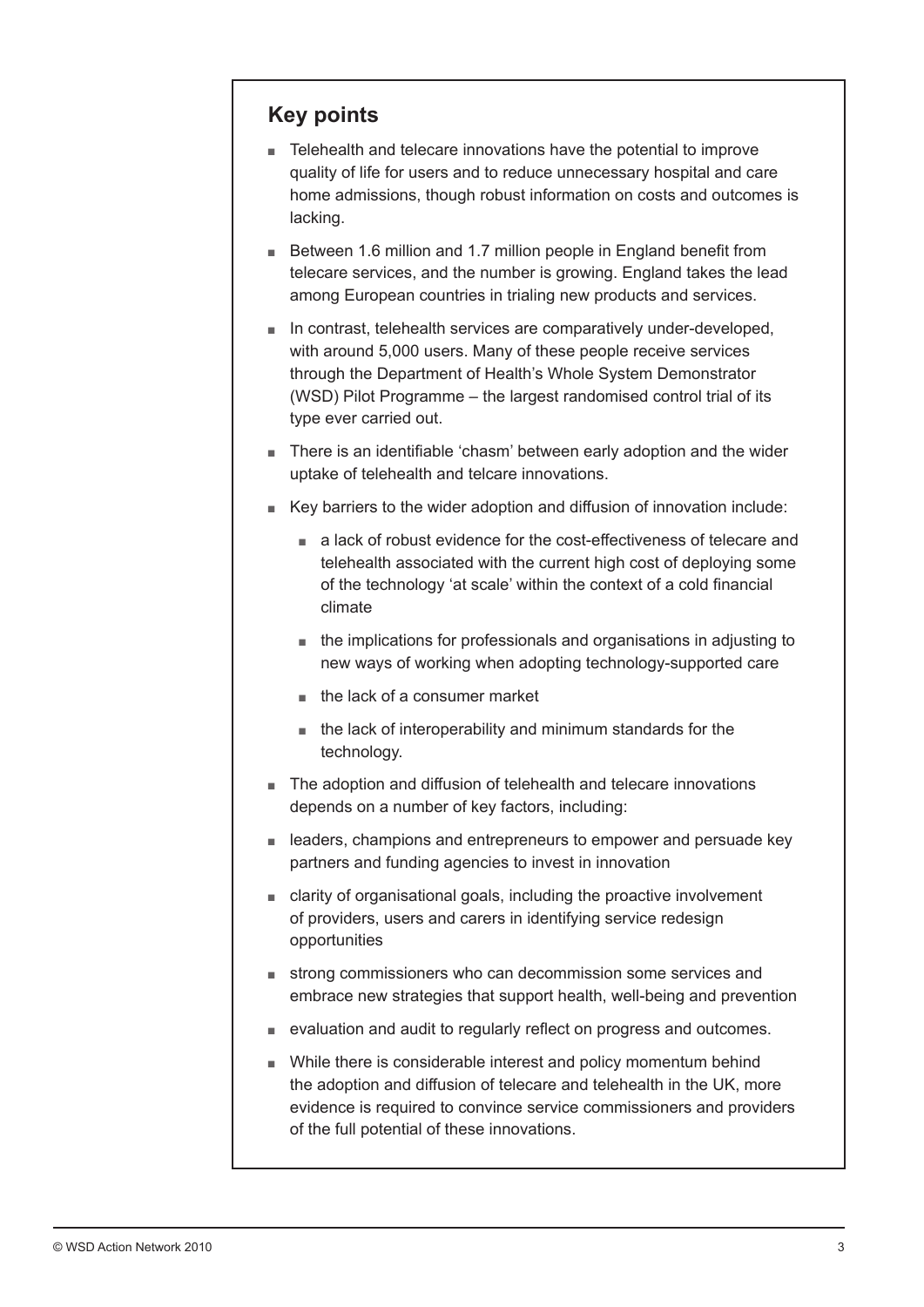## **1 Introduction**

With an ageing population and the ever-increasing prevalence of both chronic and long-term illnesses, the commissioning and delivery of integrated health and social care has become a significant challenge (Goodwin 2009). The need for new care models and technologies – such as telehealth and telecare – to support long-term care has never been greater. There is a need to promote such innovations as they challenge the system to focus on preventing ill health, supporting self-care, and delivering care closer to people's homes.

As of May 2010, it is estimated that between 1.6 million and 1.7 million people in England have some form of remote monitoring support, primarily in the form of telecare (WSDAN 2010a). There is also a growing interest in telehealth solutions for managing long-term conditions such as heart failure, chronic obstructive pulmonary disease (COPD) and diabetes. It is estimated that more than 5,000 people in England are benefiting from home-based vital signs monitoring, and many others are using telephone-based support (WSDAN 2010b).

Evidence from the UK and worldwide suggests that these services have the potential to support significant numbers of people with remote monitoring, leading to better health and social care outcomes as well as possible cost savings through fewer admissions to hospitals and care homes. Many countries are looking to the UK to learn from our experience of utilising telecare and telehealth technology, as there are many good examples of progress. However, as a recent King's Fund report showed, there are significant barriers to innovation and the adoption and diffusion of new technology (Liddell *et al* 2008). Service innovation can sometimes take longer than product innovation, and many organisations find the combination of adopting new technology and redesigning services very challenging.

This briefing paper summarises the emerging evidence base for telecare and telehealth and explores the challenges around sustaining innovation in both products and services. It also discusses what the research tells us about innovation, and presents some practical examples of telecare and telehealth innovation from around the UK.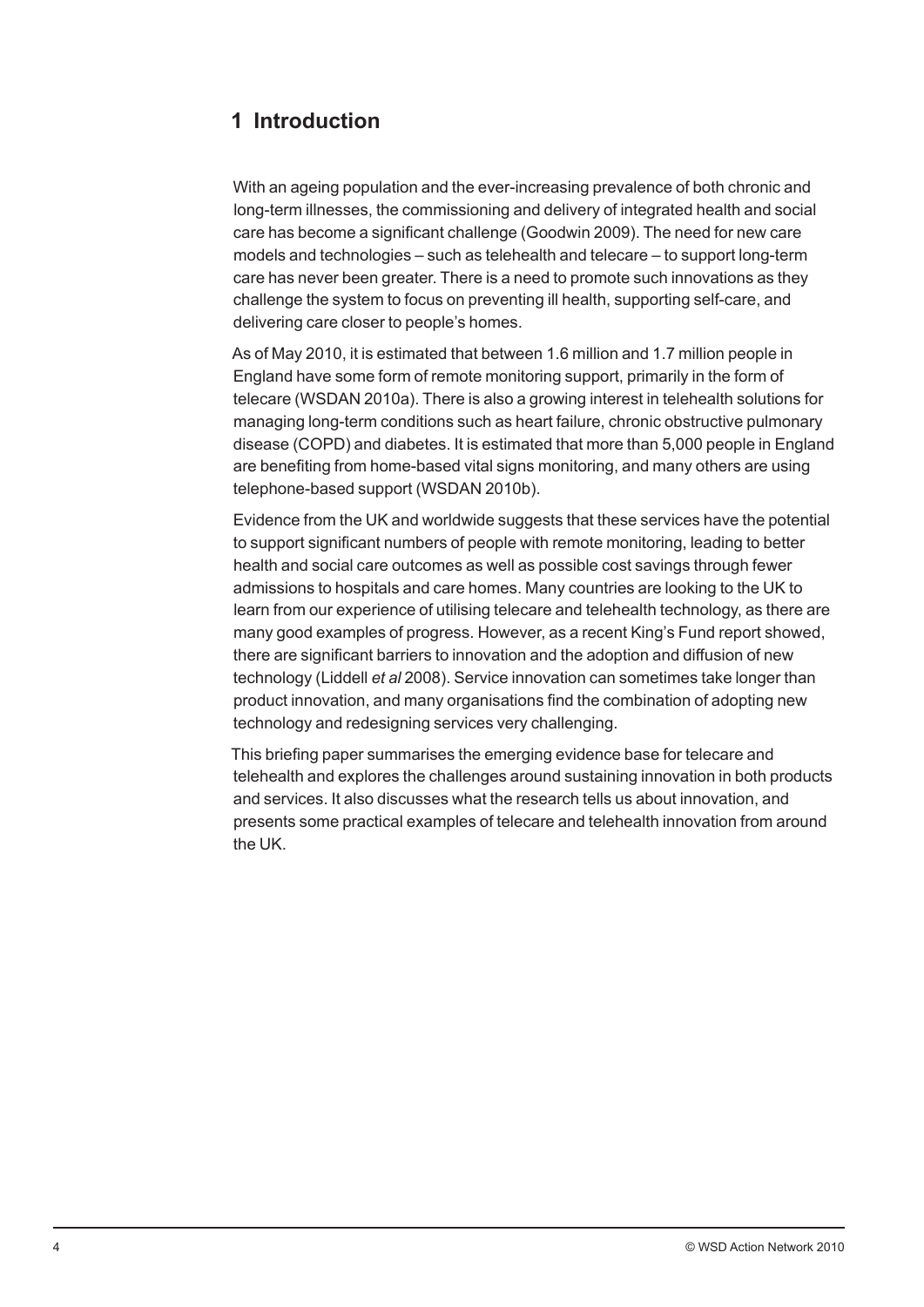## **2 Telehealth and telecare in context**

Telehealth and telecare innovations in health and social care have been developed in a context of supporting system redesign within a cold financial climate. The policy focus has been on meeting the increasing demand for health care by improving productivity and eliminating waste, without compromising on quality. An innovation agenda is also prevalent in housing and social care policy, to enable individuals and families to get the care and support they need to remain living independently in their own home for as long as possible.

Telehealth and telecare innovations have been promoted in the UK in recent years as part of a wider strategy to redesign health and social care systems. For example, between April 2006 and April 2008, local councils received £80 million in the form of preventative technology grants. The aim was to help them set up telecare innovations to support people to remain independent in their own homes while reducing avoidable admissions to hospital and residential care (Department of Health 2006b). More recently, the White Paper *Building the National Care Service* promoted the use of new technologies in housing and social care policy, describing telecare and telehealth as 'technological innovations that can provide the care and reassurance people need to allow them to remain living in their own homes' (Department of Health 2010 p 158).

Lord Darzi's *NHS Next Stage Review* heralded telehealth as a 'core' preventive service in supporting people with long-term chronic conditions (Department of Health 2008). Following on from this, the Department's Quality, Innovation, Productivity and Prevention (QIPP) programme has sought to create an NHS in which a culture of innovation, change and improvement could flourish, as well as to provide staff with the tools, techniques and support they need to embrace innovation and make sustained quality improvements. Telecare and telehealth play an important role in the delivery of QIPP, particularly in devising new ways to prevent ill health and promote self-care and the management of long-term conditions.

Since early 2009, references to telecare and telehealth have appeared in a wide range of policy reports, including the national dementia strategy *Living Well with Dementia*, *Transforming Adult Social Care*, and the Social Care Green Paper (Department of Health 2009a, 2009b, 2009c) and, most recently, *Building the National Care Service* (Department of Health 2010)*.* This points to an emerging policy consensus on the future of a redesigned health and social care system that uses telehealth and telecare services routinely.

This support for deploying new technologies as part of a strategy to deal with some of the big issues in health and social care should also be seen within the context of emerging trends in the development of the technology itself. Although there has been considerable progress from first-generation telecare through to Global Positioning System (GPS) monitoring and sophisticated vital signs trend analysis, it has not yet been fully matched by service innovation such as large-scale telehealth deployment, regional monitoring and remote caseload management.

The planning and purchasing of innovative new technologies will require close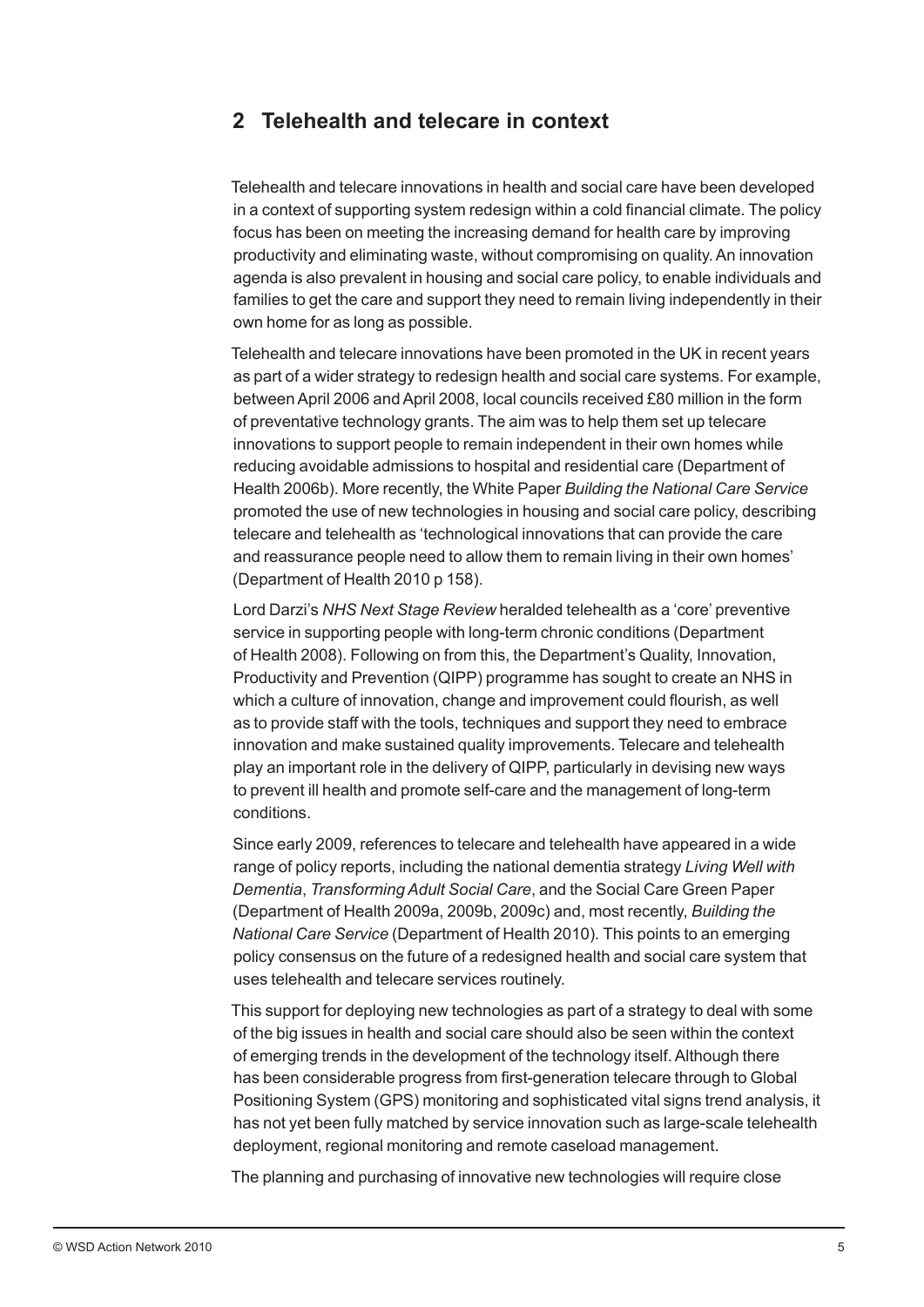scrutiny of their ability to lever efficiency savings as well as deliver high-quality care – issues that are discussed further in our forthcoming briefing paper on commissioning. To get the best from new technologies, health and social care commissioners will need to move from a traditional 'contracting' approach to innovative and flexible arrangements that support the following.

- Care closer to home and independent living choices.
- A range of long-term conditions, including dementia and end-of-life care.
- Individual care plans with self-directed support and personal budgets (including personal health budgets).
- Preventive approaches, self-care and upstream or early interventions.
- Hospital discharge, intermediate care and re-ablement programmes.
- Stakeholder engagement in service development.
- Quality standards for equipment and services, including device interoperability.
- Improved data sharing and connectivity across organisations, with user consent.
- Individual choice and a range of service providers.
- A new balance between face-to-face user/patient contact and remote monitoring support.
- Housing options that use technology and provide 24/7 care.
- $\blacksquare$  Mobility ensuring that people can live as independent a life as they choose within their local communities, with technology-supported services.
- Monitoring and response services that are timely and appropriate.
- Value for money for the public purse.

The context of these requirements suggests a need for greater joint commissioning and delivery of services. Closer working between health, housing and social care organisations provides an opportunity to adopt innovative and personalised technology-based solutions as part of formal, integrated care pathways – thus moving away from the current patchwork of projects, pilots and limited service mainstreaming.

Using innovative and customised approaches that match remote monitoring with timely data sharing and response services between professionals, there is the potential not only to deliver better outcomes for users and patients but also to release savings for further service investment, through fewer admissions to hospitals and care homes.

The next section looks at the growth of telecare and telehealth services in England and discusses some of the key challenges that need to be addressed for the adoption and diffusion of new technologies to be successful and sustained.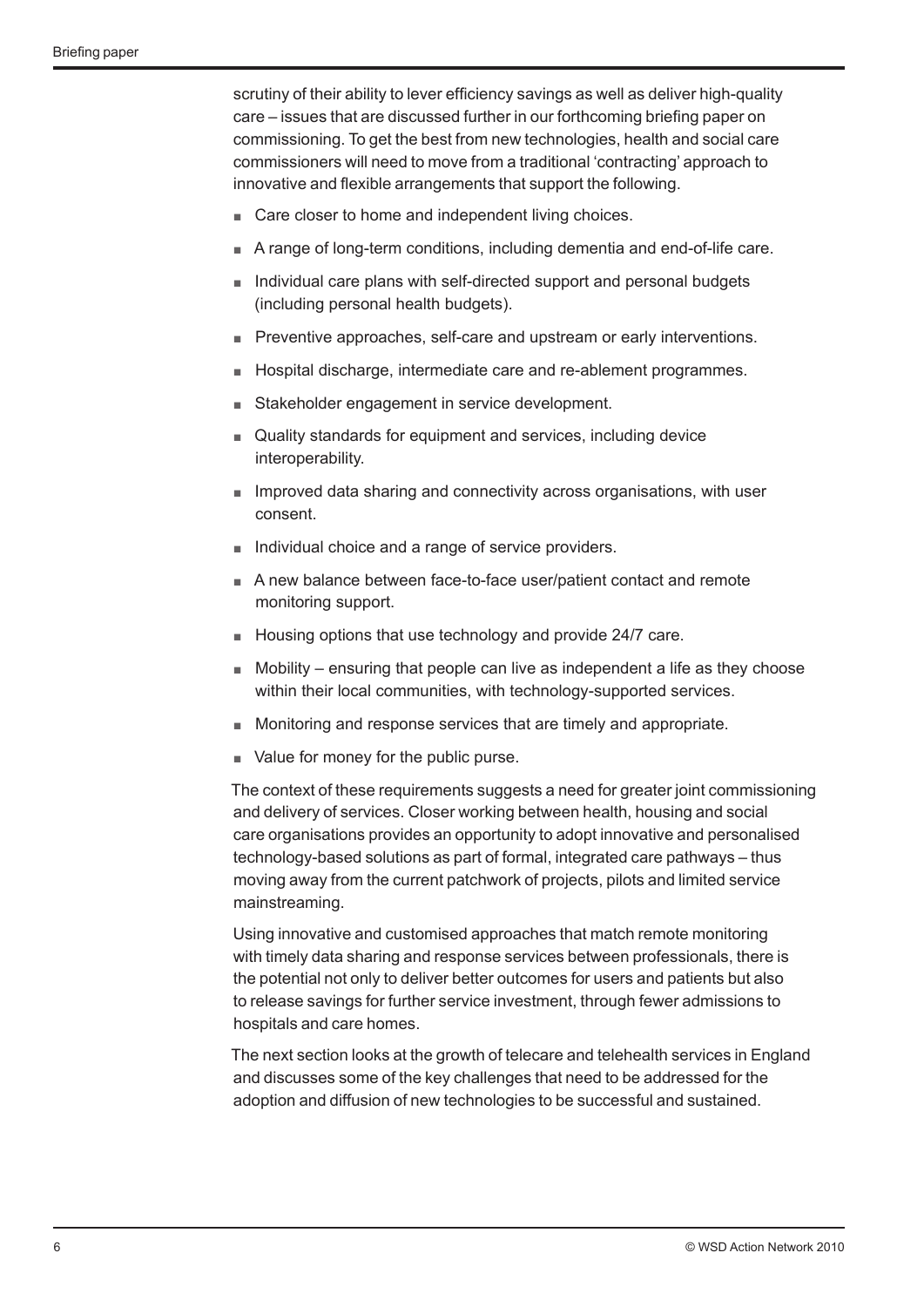## **3 The growth of telecare and telehealth in England**

Interest in using home-based technology to support housing, social care and, more recently, health care packages has grown significantly in recent years. The Whole System Demonstrator Action Network (WSDAN) estimates that, as of May 2010, between 1.6 million and 1.7 million people in England are using some form of telecare (WSDAN 2010a). Although these are predominantly pendant alarms, it is thought that around 300,000 of these installations are sensor-based systems using personal and environmental monitors. More than 300 organisations in England are currently providing direct or signposted access to telecare services, although the level of service is variable. Using a broad definition of telecare, to include both pendant alarms and sensor-based systems, it is generally considered that the UK is the world leader in adoption of this new technology.

In addition to the recent growth in telecare services, there are now more than 5,000 people in England benefiting from home-based telehealth remote monitoring for heart failure, COPD and diabetes (Type 1 and 2). Around a third of the 152 primary care trusts (PCTs) in England are using telehealth, with another third expressing an interest in this approach (WSDAN 2010b).

#### *Telecare and telehealth as innovation*

Telecare and telehealth are innovations, as they provide new opportunities to support care closer to home and to promote independent living. Evaluations and audits generally report high levels of user and patient satisfaction with the technology.

The technology itself has progressed through a number of iterations, or 'generations', from early pull-cord and pendant alarms that required user interaction to a broader range of specialist sensors and passive monitors used alone or together to meet individual care plan goals. At the moment, telehealth devices require user interaction to collect daily vital signs data, but there is rapid progress towards wearable and skin-contact devices using mobile and wireless technologies. A number of cardiac devices (e.g. pacemakers and defibrillators) and insulin pumps use active embedded or implanted components that also provide monitoring.

Convergence is becoming more of a reality as interoperability develops. In addition, there is considerable interest in consumer devices using television, computers and smartphones to support health and well-being, from educational content about diabetes to text prompting for medication. Innovation in this field will continue apace, and commissioners and providers of health and social care services need to be aware that the telehealth and telecare environment is both complex and dynamic, with new innovations and potential solutions emerging from a wide range of technological fields.

## *The emerging evidence base for adopting telecare and telehealth innovation*

The growth in the adoption of telecare has been well documented through case studies and local evaluations (DH Care Networks 2008). Studies of the piloting of telecare in Kent and similar innovations to support care for older people in West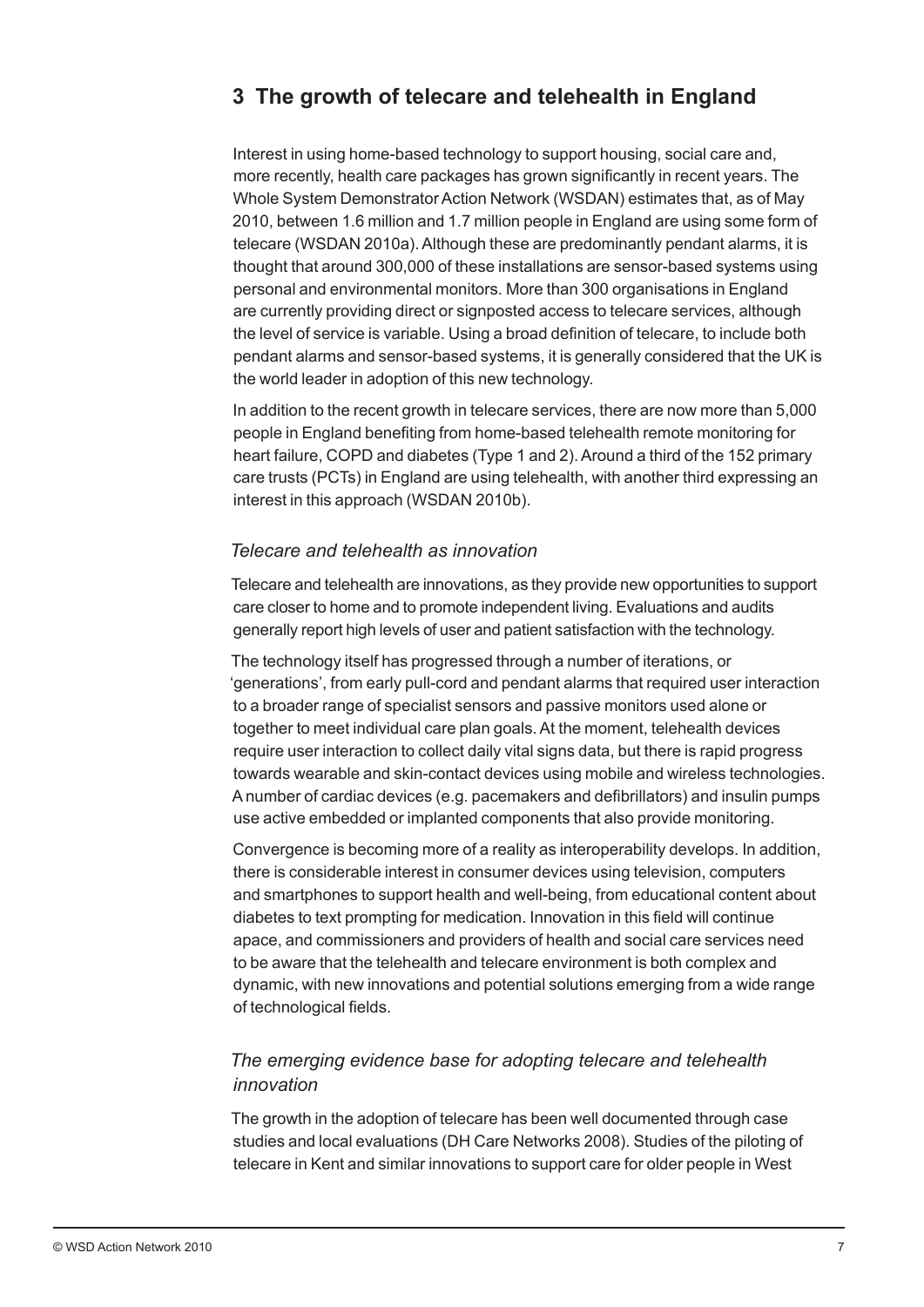Lothian (Alaszewski and Cappello 2006; Bowes and McColgan 2006) demonstrate the benefits of technological innovation for users, carers and other stakeholders. However, the cost-effectiveness of sensor-based monitoring at scale and its use in early-stage prevention programmes still needs robust independent evaluation to provide the evidence to convince some of the sceptics and late adopters of these products and services. This explains why PCTs in some areas of the country have not yet adopted the technology.

The evidence base for telehealth, particularly the remote management of people with long-term chronic illness, is similarly under-developed, and this has contributed to slow uptake of the technology in England. However, there is considerable evidence of its benefits from the Veterans Health Administration (VHA) in the United States. Its Care Coordination/ Home Telehealth (CCHT) programme – the most advanced telehealth programme in the world – aims to improve co-ordination of care for veteran patients with chronic conditions and avoid their unnecessary admission to long-term care. It has achieved better outcomes for individuals and has reduced system costs (*see* box below), thereby attracting much interest from the UK.

#### **Case study: the VHA's Care Coordination/Home Telehealth programme**

#### *What is the VHA?*

The Veterans Health Administration (VHA) implements a medical assistance programme for US veterans through outpatient clinics, hospitals, medical centres and long-term health and social care facilities.

#### *What is CCHT?*

The Care Coordination/Home Telehealth (CCHT) programme was developed as part of the VHA's efforts to provide non-institutional care services to cater for the rising number of elderly veterans with chronic care needs. The aim was to improve co-ordination of their care and avoid unnecessary admission to long-term institutional care.

First introduced in 2003, CCHT is now a routine service that uses home telehealth and disease management technologies in care management. It is designed to support veteran patients (over 65 years); 95 per cent of users are male.

#### *What conditions does it cover and how is care co-ordinated?*

The main conditions managed are diabetes mellitus, hypertension, congestive heart failure and COPD, with a smaller number of veterans currently being treated for depression.

A dedicated group of care co-ordinators, usually nurses or social workers, receive specific training for the role. Each care co-ordinator manages between 90 and 150 patients, and eligible patients are offered the choice to receive CCHT-based care.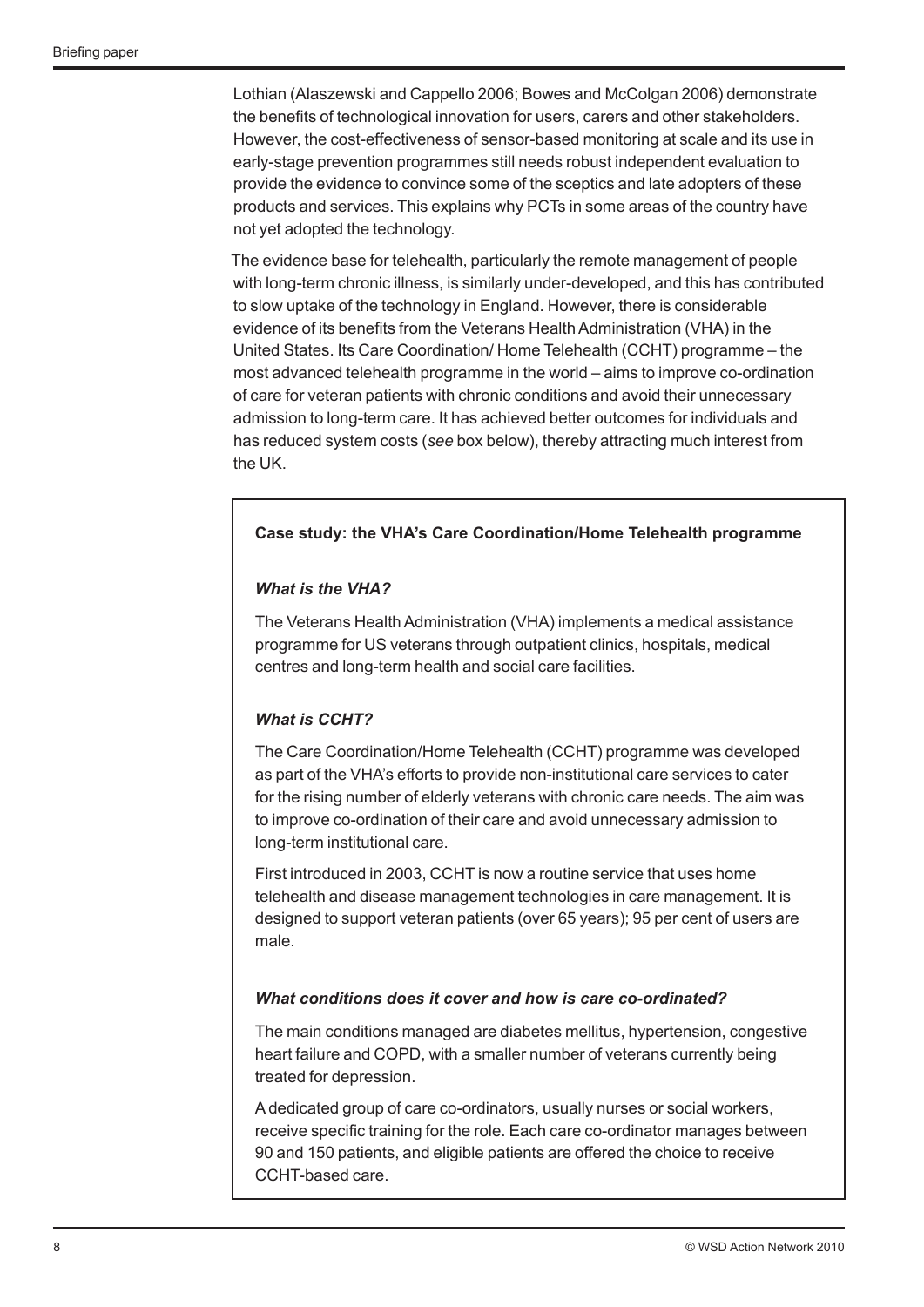When a patient is enrolled, the care co-ordinator selects the appropriate home health technology, gives the required training to the patient and caregiver, and continuously reviews telehealth monitoring data and provides active care or case management.

#### *What technologies are used?*

The most commonly used technology is a messaging/monitoring device (85 per cent), followed by videotelemonitors (11 per cent) and videophones (4 per cent). Messaging devices present disease management protocols that contain text-based questions for patients to answer and so help assess their health status and disease self-management capabilities. Biometric devices record and monitor vital signs data. Videophones and videotelemonitors support audiovideo consultations into the home.

Promoting patient self-management is a fundamental component of the CCHT model and the messaging devices are key to this. Each patient is risk-stratified daily according to pre-set thresholds, with alerts presented if there are any significant changes in the patient's symptoms, knowledge and health factors that may require proactive recognition and management. Care co-ordinators intervene as necessary (e.g. help patient to self-manage by phone, institute care/case management, and so on) in accordance with such alerts.

#### *What impact has CCHT had?*

Serving more than 30,000 patients, CCHT is probably the largest and most integrated example of home telehealth in the United States and internationally.

Analysis of data obtained from a cohort of 17,025 CCHT patients shows:

- a 25 per cent reduction in the number of bed days of care
- a 19 per cent reduction in the number of hospital admissions
- a mean satisfaction score rating of 86 per cent.

The cost of CCHT is \$1,600 per patient per year, 'substantially less' than the \$13,121 per year for VHA's home-based primary care service and the \$77,745 per year for private nursing home care.

Home telehealth services are now being adopted across the VHA as an appropriate and cost-effective way of managing chronic care patients in both urban and rural settings.

*Sources: Darkins A et al (2008); ICT & Ageing (no date)*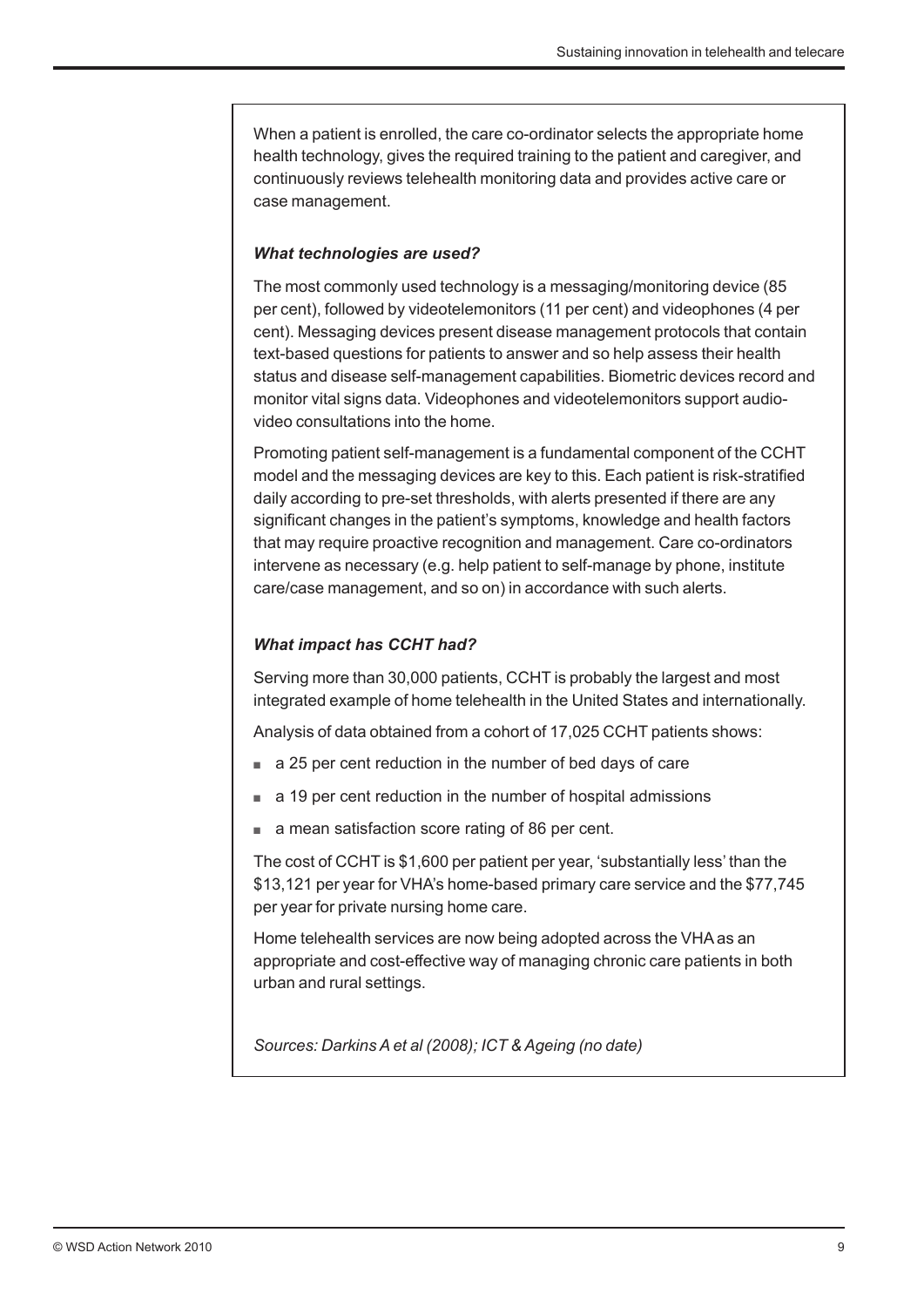Given the potential of innovations such as those developed by the VHA to enable service redesign, the Department of Health established the Whole System Demonstrator (WSD) Programme in England in May 2007 to pilot new models of telehealth and telecare. The programme's centrepiece is what is thought to be the world's largest randomised controlled trial of telecare and telehealth, with more than 6,000 participants in three pilot sites. The evaluation seeks to provide evidence to support the commissioning and delivery of technology-supported programmes by providing results of such statistical significance that a 'proof of concept' is achieved rather than the current reliance on small-scale pilots, case studies and expert opinion.

The results of the full evaluation of the WSD trial are expected in 2011. In the meantime, WSDAN has been disseminating information on progress on recruitment into the trial, and building a national evidence database to support commissioners and service providers in making their local business decisions. The programme includes a series of regional events that have featured a range of service innovations together with the progress made under the Technology Strategy Board's Assisted Living Innovation Platform (ALIP) (*see* 'Resources' section for further information).

Some PCTs have also carried out evaluations of their telehealth projects. NHS Barnsley, for example, is carrying out a small, randomised controlled trial to find out whether the use of telecare technologies reduces the frequency of hospital admissions for people with chronic heart failure. Where progress and evaluation reports have been published, such innovations and developments are being captured, regularly updated and mapped on WSDAN's series of 'Google Maps' (*see* 'Resources' section).

The lack of robust evidence on the cost-effectiveness of telehealth innovations in the UK largely accounts for the limited uptake of the technology to date. Many PCTs feel that they have to prove their own business case for telehealth in order to adopt the technology locally, rather than accept findings from elsewhere. Generally speaking, the idea of providing remote monitoring support to carefully selected individuals has now been extensively tested in England, with more than 5,000 units in place (some for as long as three years). What has become more challenging for PCTs is turning the local findings from 30- to 50-unit pilots into a business case at a much larger scale, supporting 1,000 or more users. The process of scaling telehealth services remains a barrier to innovation, technology adoption and service transformation.

#### *The opportunities for telehealth and telecare innovation*

Countries on every continent are exploring the potential of telehealth and telemedicine, with projects ranging from the US Economic Recovery Plan to mapping malaria outbreaks in Africa by smartphone. Many of these countries have been closely watching the UK's experience with telecare since there is growing interest in Europe, North America and the Far East in sensor-based configurations and so-called 'smart home' technologies. As in the UK, this growth in interest has been fuelled by changes in the demographic burden of age and disease, including: increases in the number of older people (particularly those with longterm conditions); the scarcity of qualified practitioners in important health and care disciplines; and concerns about support for care in hard-to-reach areas such as rural and developing communities.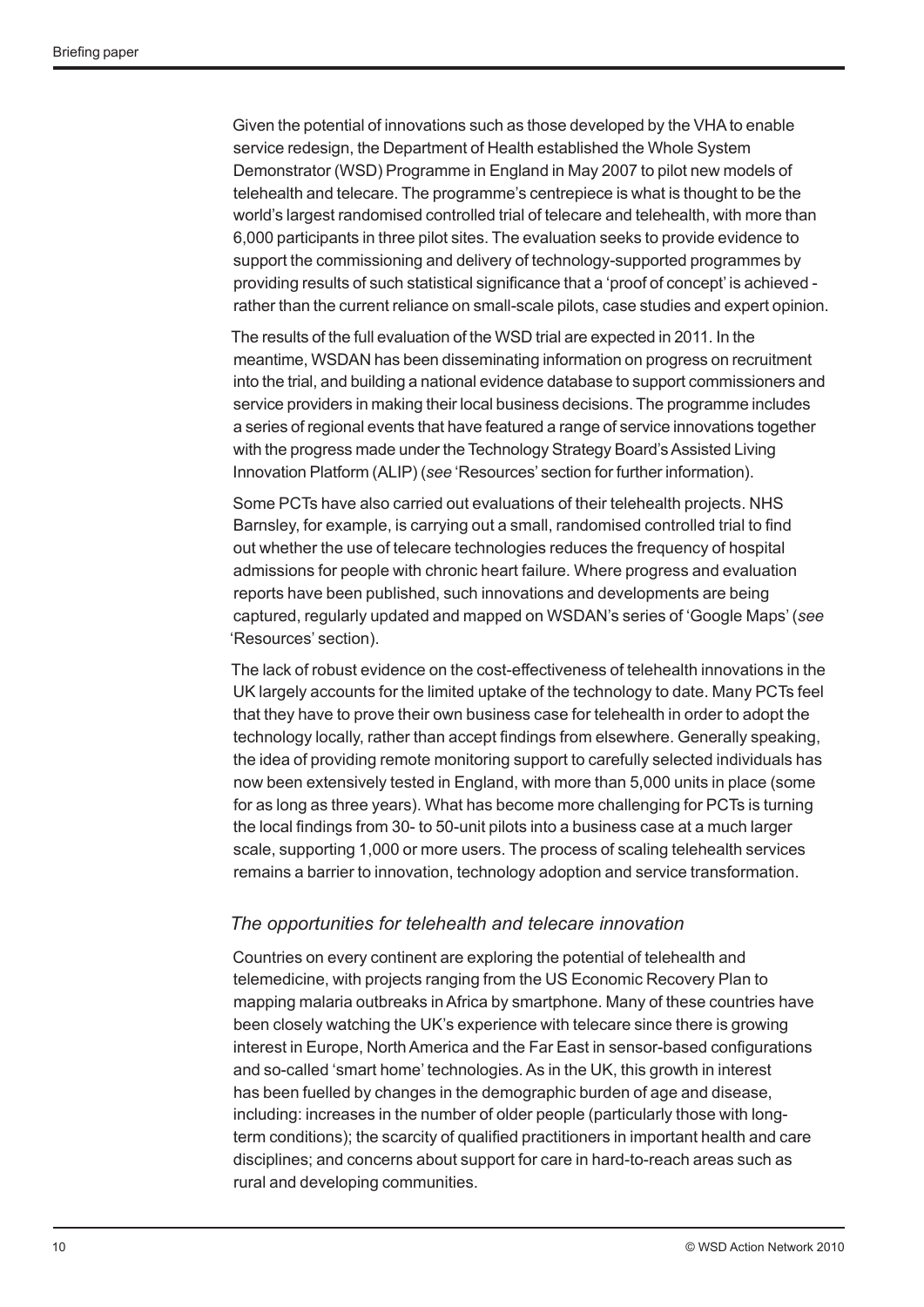The latter issue has prompted considerable interest from global companies looking to invest in remote technology solutions. These depend on national telephone systems and wireless/broadband links to carry home alerts, vital signs data, images and other information to experts who can make important clinical and other decisions from a distance. Interestingly, a number of organisations are researching low-cost technological solutions in developing countries that may be later transferred into Europe and the United States. This could include public health initiatives using mobile phones in Africa and India, where landline telephone networks are not available.

One of the main drivers of interest in telehealth and telecare solutions is their potential to realise savings from reducing unnecessary care home and hospital admissions. There is also growing interest in using technology to promote well-being and support healthy lifestyle choices. For instance, the NHS recently launched a smartphone application for people wanting to give up smoking (NHS Choices website), and there have been similar applications for exercise and tracking blood pressure. There is now a wider awareness of home-based technology that also includes an extended range of assistive technologies and the possible use of set-top boxes and smart metering to carry secure data for remote monitoring.

The UK's considerable local achievements and research initiatives are drawing an international audience, including major technology companies, universities, small and medium enterprises (SMEs) and social enterprises. The Technology Strategy Board's Assisted Living Innovation Platform (ALIP) - a funding agency bringing together the Department of Health, the Technology Strategy Board, the Engineering and Physical Sciences Research Council (EPSRC) and the Economic and Social Research Council (ESRC) – has been responding to this work by bringing together partners from all sectors to develop the next generation of devices and services based around the connected home and mobile/wireless environment.

Since October 2009, the procurement of telehealth and telecare services and products in the UK has been done through the public sector's national procurement organisation, *Buying Solutions* (previously the NHS Purchasing and Supply Agency (PASA)). From 1 June 2010, a revised national framework agreement for telehealth and telecare will provide new scope for vendors to provide a wide range of offerings, including telecare and telehealth products and services, as well as new areas such as telecoaching and managed services. This innovative approach builds on the previous framework and reduces tendering costs for local authorities and PCTs. The framework review has also been amended to enable new offerings to be made available more quickly to purchasers, and there is scope for a wider range of innovative SMEs to be involved, as well as larger organisations.

#### *The key challenges for telehealth and telecare innovation*

The effective adoption and systematic diffusion of innovation is a key driver for improving quality and/or for unlocking (cash releasing) savings. In general terms, successful diffusion of innovation can rely on overcoming several key challenges, including: poor access to evidence, data and metrics; commissioners that lack the tools and capability to drive change; insufficient recognition and reward for innovation; and a leadership culture and organisational infrastructure that fails to support it.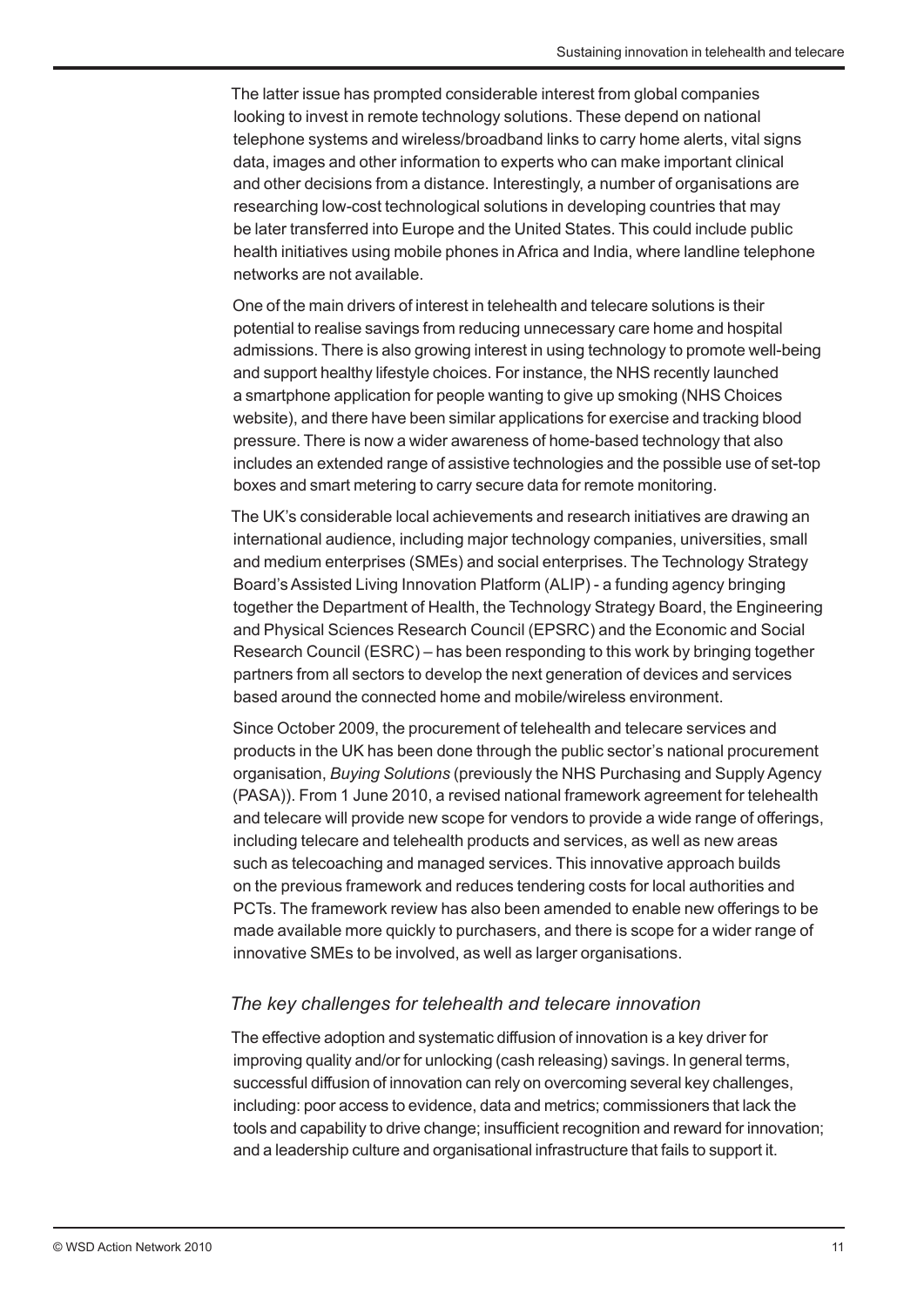While telehealth and telecare offer tremendous potential, overcoming challenges such as these in order to see more widespread adoption are a fundamental concern. In particular, the levels of evidence required by health care practitioners and NHS commissioners to support and invest in telehealth services appears to be substantially higher than that for housing and social care, who are currently the main providers of telecare services. A key sticking point is the lack of evidence for return on investment and the potential for telehealth and lifestyle monitoring to identify unmet needs that may lead to a short-term, but upward, impact on costs (e.g. through the need to undertake more diagnosis and assessment of people with hypertension, Type 2 diabetes or dementia). The search for more evidence, however, could constrain technology development and the benefits of 'learning from experience'.

The role of incentives to drive telehealth and telecare innovation is a key issue, and given the lack of evidence, an 'outcomes-based' approach has its limitations and needs to be considered carefully. For example, some of the technology (particularly telehealth) is considered too costly to deploy 'at scale' at this time. New procurement models and risk sharing will be necessary to support local business cases unless there is significant take-up through the consumer market, which could reduce the price of equipment.

Another important issue relates to the way telehealth and telecare technologies are applied in practice. We know that replacing face-to-face contact with remote technology support can be a significant issue for both professionals and users, as it challenges their expectations about health and social care services. Overcoming the barriers associated with existing professional and organisational cultures to provide technology-supported services at scale is important, especially if telecare and telehealth are to become key offerings within future personalisation programmes such as resource allocation systems, self-directed support and personal budgets. Also, it may not be possible to adopt larger telehealth caseloads within current service configurations based around home visits. Parallel working may be required in the initial stages to develop new operating protocols based on higher caseloads and reduced visits.

A further challenge to the diffusion of innovation is that the technology itself has not yet attracted a wider consumer market. Pendant alarms, telehealth units and falls monitors may be rejected by some people on the basis of stigmatisation, wearability and problems with visual displays. The affordability to individuals of telecare products (the charges that local authorities make for such services) are known to be important constraints for people, especially those on low incomes. Technical, informatics and connectivity issues are also significant in this regard. These include device standards and interoperability, telecommunication network updates which affect device functioning, and data sharing. There are currently no mandatory minimum standards for telecare or telehealth services. There is a trade association code of practice, but no national clinical standards (*see* 'Resources' section).

Finally, the adoption of telecare and telehealth into the mainstream requires recognition of these as part of the core service that health and social care offers. Service champions and strong local leadership are necessary to drive through innovation, particularly when there are competing local priorities for funding and a reluctance to try unproven new approaches. For telehealth and telecare to survive and thrive in a cold financial climate, the use of such technologies needs to be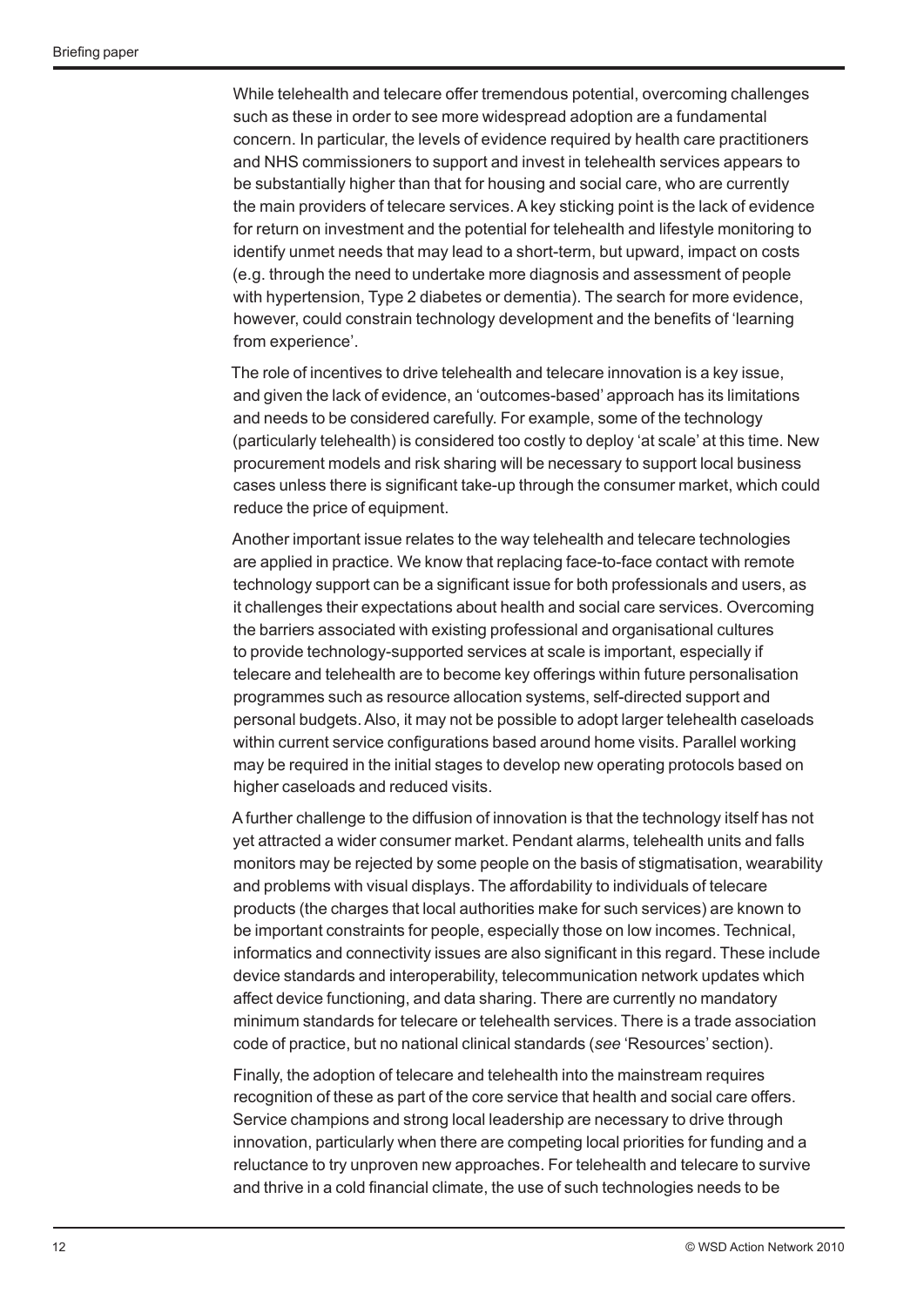integrated into commissioning plans and local area agreements rather than being stand-alone programmes or pilots.

These challenges act as barriers to large-scale adoption, and organisations involved in implementing telecare and telehealth services need to develop strategies and plans that seek to overcome these challenges in the planning or early deployment stages.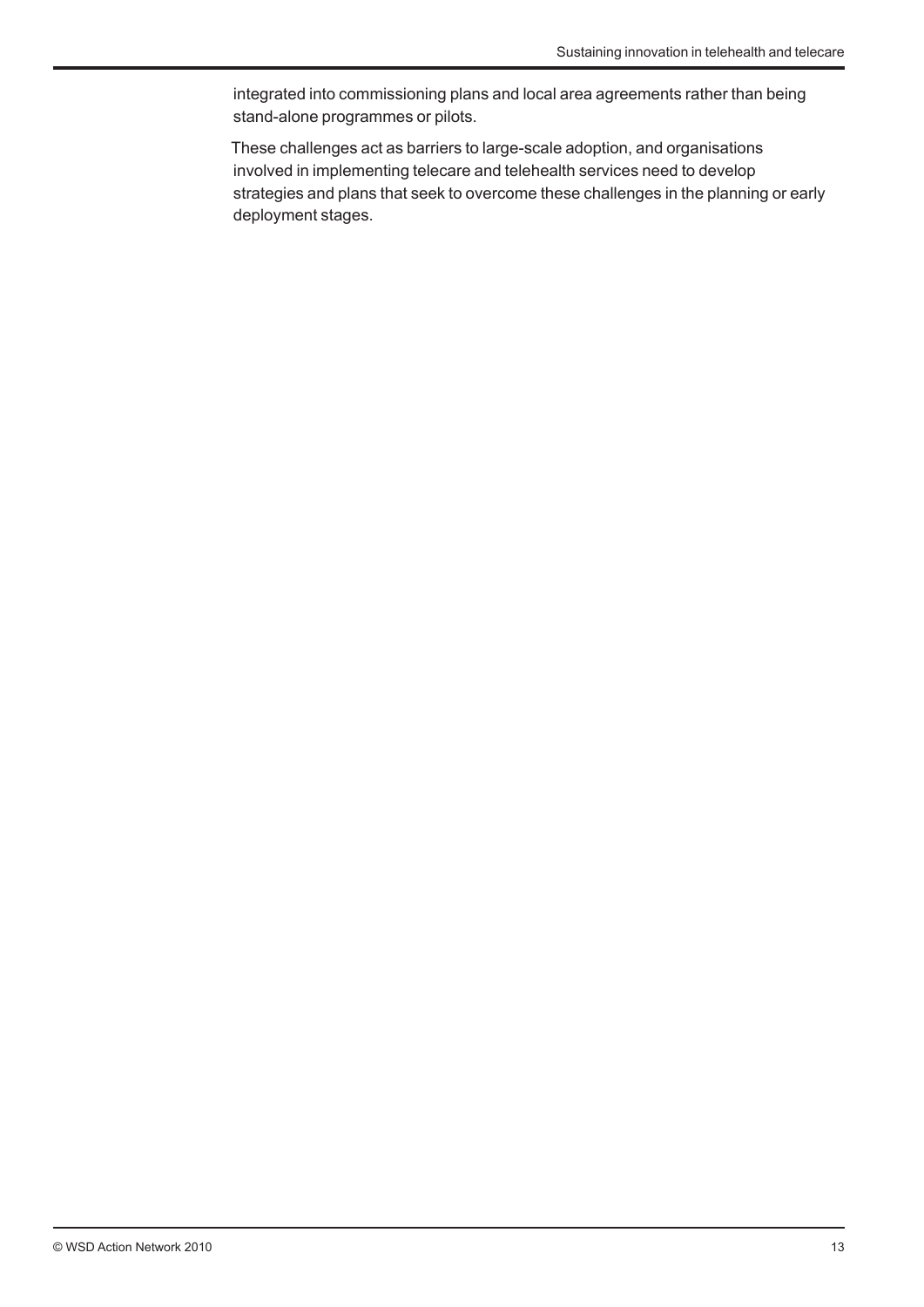## **4 Sustaining innovation**

#### *What is innovation?*

Innovation can be regarded as the successful implementation of new ideas, commonly divided into three stages: identification (or 'invention'), growth (including adoption, testing and evaluation), and diffusion (or spread). Without innovation, public services costs tend to rise faster than the rest of the economy – the inevitable pressure to contain costs can then only be met by forcing already stretched staff to work harder.

In health, housing and social care, innovations in the way services and systems are designed are likely to be just as important (and probably more so) than any specific innovative product or service. It is important to consider telecare and telehealth innovations as 'services', as the devices have limited or no functionality on their own. The largest performance gains from these innovations are likely to come from service reconfiguration or through changes in skill-mix and role specialisation that could, for example, promote technology-assisted remote triage and caseload management as a way of reducing costly admissions and promoting client independence. The key innovation is the ability to provide a personalised and customised service that meets the needs of users, patients and carers. The telehealth or telecare technology provides a tool for enabling the innovation to happen.

Innovation can apply to simple, incremental changes or more radical developments within organisations, systems and processes, products and services. Innovation occurs when an idea or the result of a creative process (e.g. a brainstorming session or an efficiency programme) is successfully implemented in practice. An important aim and outcome of innovation is that the user and service provider experience a change for the better. For individuals receiving health care services, this could be reassurance, peace of mind, better management of a respiratory problem, or fewer hospital visits.

In economic terms, there is an important link between innovation and increased productivity, which means that innovation is a key factor in the development and, in some cases, survival of organisations. In the tougher financial climate that lies ahead in the UK, public sector organisations will need to find innovative solutions that maintain or improve quality at lower overall costs (i.e. 'invest to save').

### *The adoption and diffusion of innovation*

As well as being generally well received by users and carers, telecare and telehealth have the potential to provide efficiencies for further service investment. Yet, as discussed earlier, a key constraint to adopting telecare and telehealth is that they have not moved from a project or pilot phase to the mainstreaming or diffusion of their innovation, often despite evidence of successful early outcomes.

Everett Rogers (1983) defines diffusion as '*the process by which an innovation is communicated through certain channels over time among the members of a social system'.* He categorises the five stages as: knowledge, persuasion, decision, implementation, and confirmation (*see* box opposite).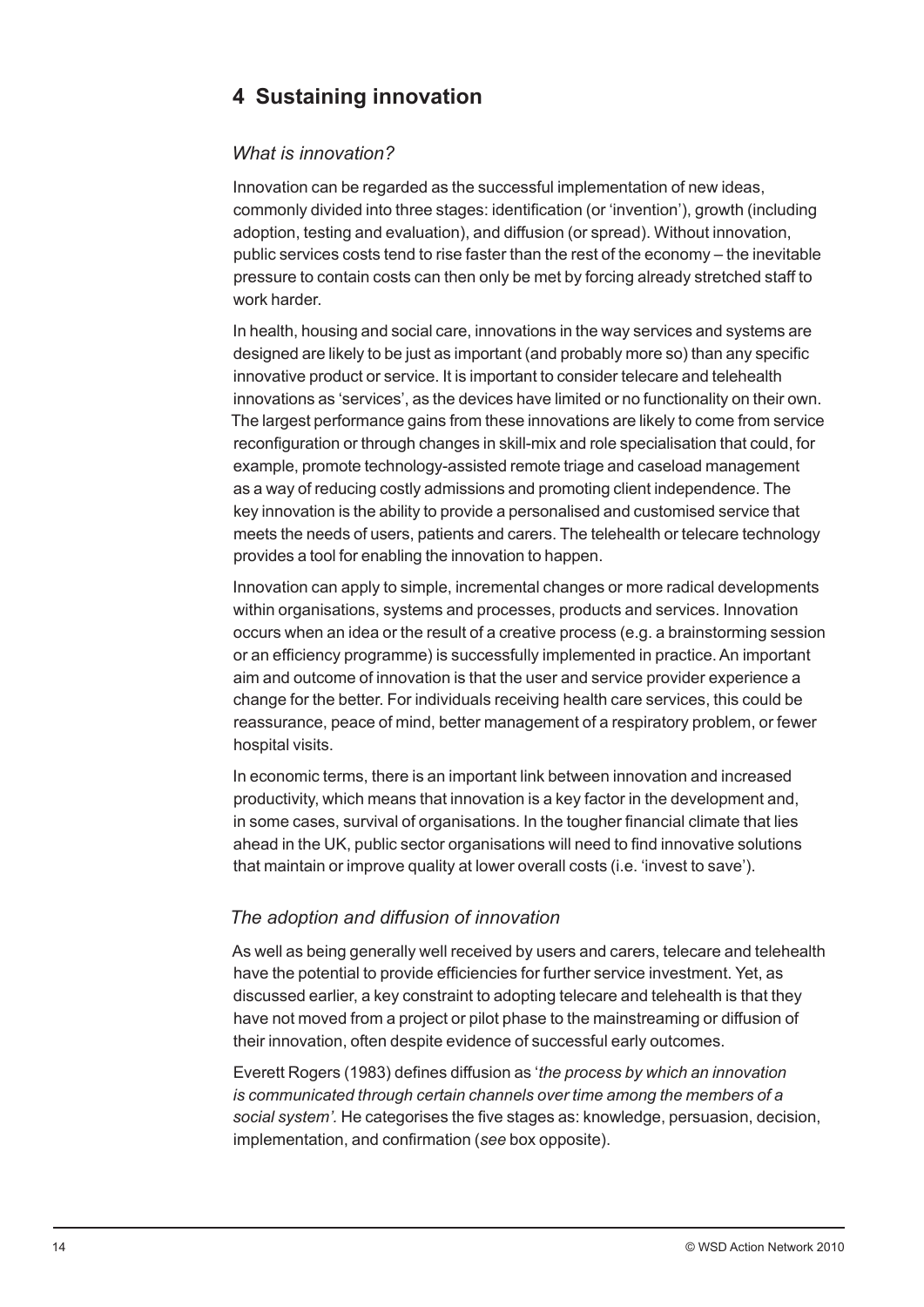### **Everett Rogers' five stages of diffusion of innovation, as applied to telehealth and telecare**

#### **1. Knowledge**

Awareness, understanding and the provision of information is important in the initial stages of any programme advocating the use of telehealth or telecare. Unless there is a particular external driver (e.g. grant funding or performance requirements), individuals will have varying levels of interest. Indeed, some individuals may be actively resistant to the key messages of innovation as this involves changes to the status quo.

#### **2. Persuasion**

In this stage, individuals are more likely to actively seek out information when, for example, a care manager identifies that a user's needs could be better or more cost-effectively met with a set of telecare sensors. Leaders, visionaries and opinion formers can have an important influence in building momentum. There are many examples of high-level leadership commitments to telecare and telehealth, as well as service 'champions' who have implemented projects and programmes through persuading colleagues and partners of the benefits.

#### **3. Decision**

In this stage, discussions about the advantages and disadvantages of telehealth and telecare come into focus - for example, on key issues such as costs, impact and scale. Evidence becomes crucial: will users and patients benefit? Is the technology cost-effective? Has data been collected to demonstrate improved outcomes and efficiencies?

Other drivers and constraints also become highly relevant - for example, the innovation's fit with national and local policy priorities and the availability of local resources. These key drivers and constraints will affect decisions about the scale of the innovation and the prospects for roll-out.

#### **4. Implementation**

In this stage, there is a better understanding of the local barriers and challenges to working at scale. There is likely to be some ongoing audit and evaluation to determine the value of the innovation to stakeholders over the longer term.

#### **5. Confirmation**

In this stage, the organisations involved finalise their decision to continue using the innovation. A decision may be made to start to use the innovation to its fullest potential (i.e. mainstreaming), at which point telecare and telehealth services would become fully embedded within mainstream service delivery.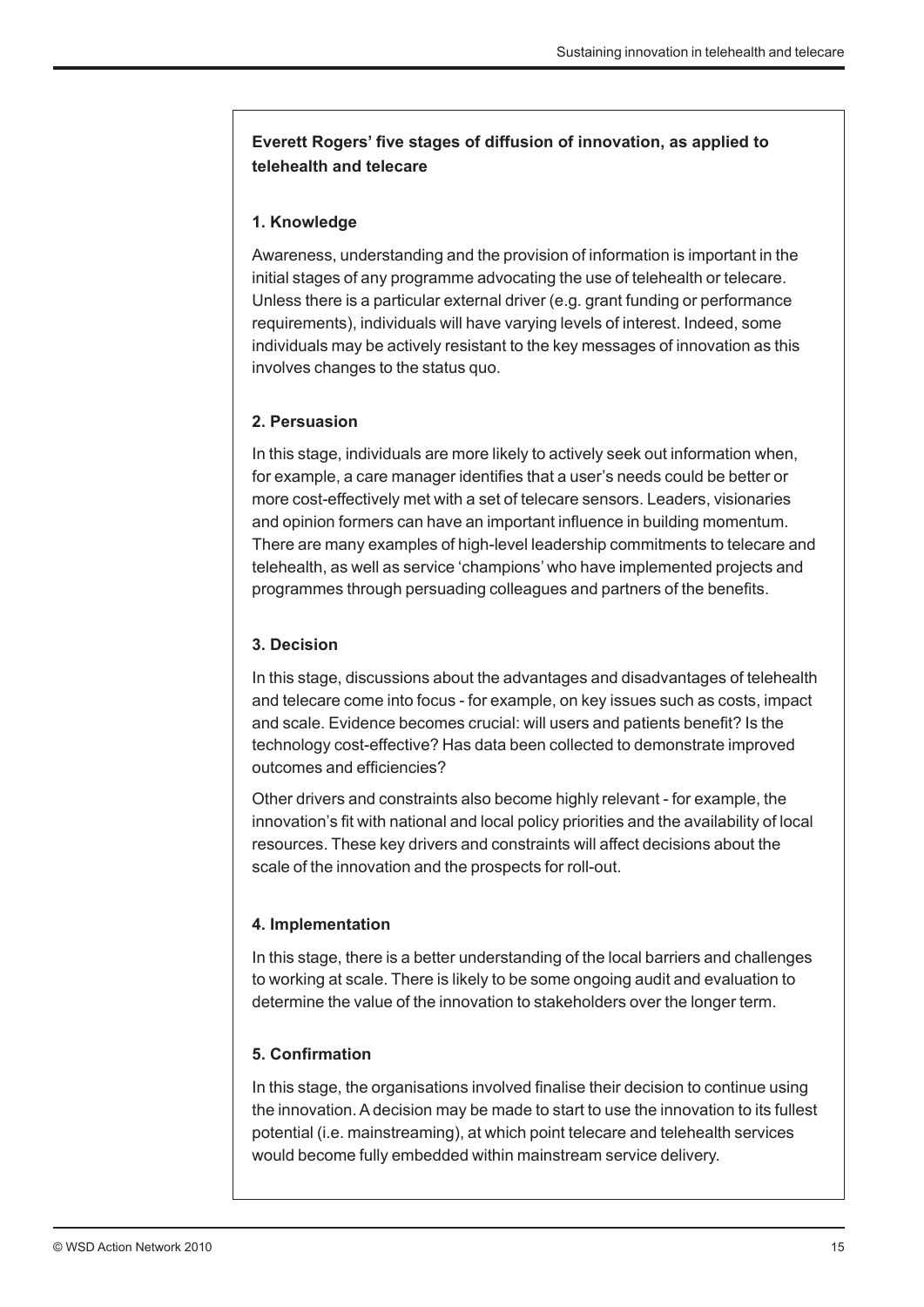The rate of innovation adoption - defined by Rogers as the 'relative speed with which members of a social system adopt an innovation' - is usually measured by how long it takes for a certain percentage of people to adopt an innovation. The rates of adoption for innovations are determined by an individual's 'adopter category' (*see* Figure 1). In general, individuals who first champion an innovation - the 'early adopters' - require a shorter adoption period than those coming to the innovation at a later stage.





#### *Sources: adapted from Rogers (1983) and Moore (1991).*

The adoption of telecare and telehealth is affected by the numbers of stakeholders involved, compared with, say, the adoption of a consumer product. For instance, users, patients and carers may be keen to adopt technology solutions, but progress may be blocked by practitioners who need to be convinced of the benefits (it could equally be the other way around, of course). Within the rate of adoption, there comes a point at which an innovation reaches critical mass (called 'the early majority'). This is when enough individuals have adopted an innovation for its continued adoption to be self-sustaining. Many organisations in the UK providing telecare services have reached this point.

There is also an identifiable 'chasm', as described by Moore (1991), in which the search for supportive data and evidence for the innovation can lead to a chasm between the innovators/early adopters and subsequent groups. The chasm represents a point in the adoption of new technologies where there is not enough momentum to justify a 'leap of faith'.

In July 2005, *Building Telecare in England* identified that there were 1.4 million people who mainly had pendant alarm configurations (Department of Health 2005). There were a number of early adopters of sensor-based systems (for example, in Durham, Sandwell and Northamptonshire) who had been piloting telecare with relatively small numbers of users. Using the £80 million preventative technology grants, steps were taken to build infrastructure for sensor-based systems and work towards an additional 160,000 older people benefiting from telecare (Department of Health 2006b).

Over the past five years, this number has now risen to an estimated 1.7 million people, of which around 300,000 have sensor-based systems. For telecare, the consensus is that we are well into the 'late majority' phase as services become increasingly mainstreamed by commissioners and providers.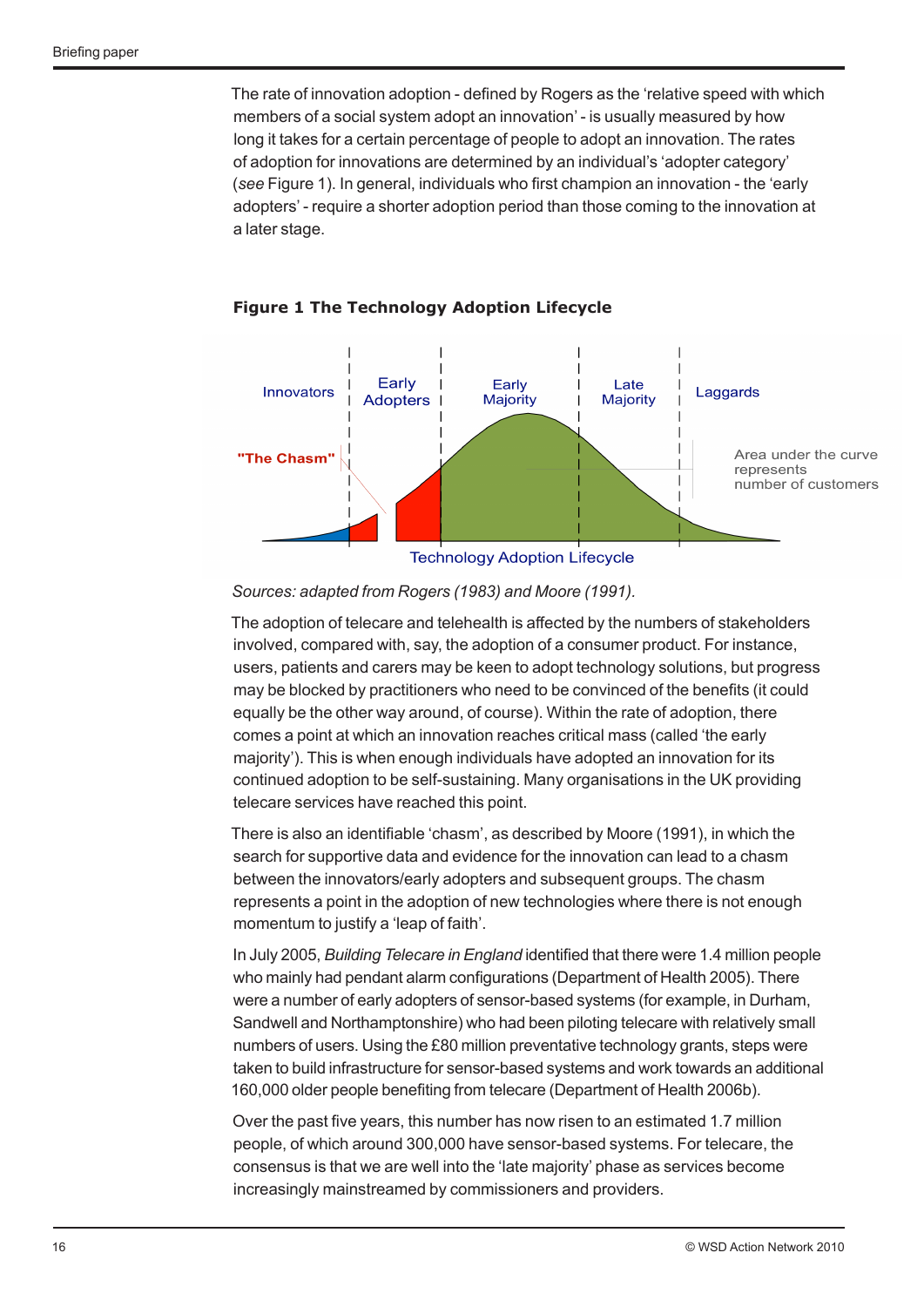As regards telehealth, however, with around 5,000 units deployed in the UK, there is evidence to suggest that its adoption has not breached the 'chasm' and that progress remains limited within the 'early adopters' phase. Moving into the 'early majority' phase would require significant new resources and better evidence on cost-effectiveness. This phase would be characterised by scaled up services of, say, 1,000 units or more per PCT.

A number of strategies could help in reaching a critical mass. These include:

- having an innovation adopted by a respected individual within an organisation or social network – many telecare and telehealth initiatives have been championed by cabinet members and service directors
- $\blacksquare$  creating an instinctive desire for a specific innovation this can prove more difficult in public sector services as many service users or patients have only moved on to telecare after a health or social care crisis. This has not yet happened with patients with long-term conditions
- $\blacksquare$  providing an innovation to a group of individuals who would readily use it  $\blacksquare$ for example, occupational therapists are familiar with assistive technologies and developing practical solutions for users, and they have been strong advocates of telecare; service users with physical disabilities are often familiar with environmental control systems
- $\Box$  carrying out early audits or evaluations and obtaining stakeholder feedback  $\Box$ many local authorities and PCTs have built some form of audit, evaluation or feedback into their projects and programmes. Video and written case studies can prove very compelling in understanding the potential benefits offered by these new technologies.

In the UK, there are geographical differences in the adoption of telehealth compared with telecare. This appears to be partly due to the prioritisation of support for telehealth through strategic health authorities (SHAs) as a result of the Darzi review (Department of Health 2008)*.* While most regions now have active telecare programmes, this is not yet the case for telehealth.

There are various ways in which diffusion of innovation can occur. For instance, media coverage about a new service can significantly raise awareness and demand, and lead to a launch to a wider population. This is particularly evident with smartphones and games consoles. For telecare, announcements have been made recently in Essex and Newcastle for 'free' services, with a significant amount of marketing to engage potential service users (*see* 'Resources' section).

Diffusion also occurs when initially expensive products (such as LCD and plasma screens) become cheaper and more accessible. In this case, the adoption process is driven by market volumes, so there is an 'investment-return' cycle. One might predict how this may start to happen with software applications (or 'apps') for smartphones that can, for example, support self-care for people with diabetes or high blood pressure. With personal budgets for social care and potentially health care, individual users may be more exposed to consumer products that support well-being, better management of long-term conditions, and environmental monitoring.

A change in the network infrastructure that handles telecare and telehealth messaging may also support uptake of these innovations. For example, next generation networks (NGNs) and faster broadband speeds are likely to replace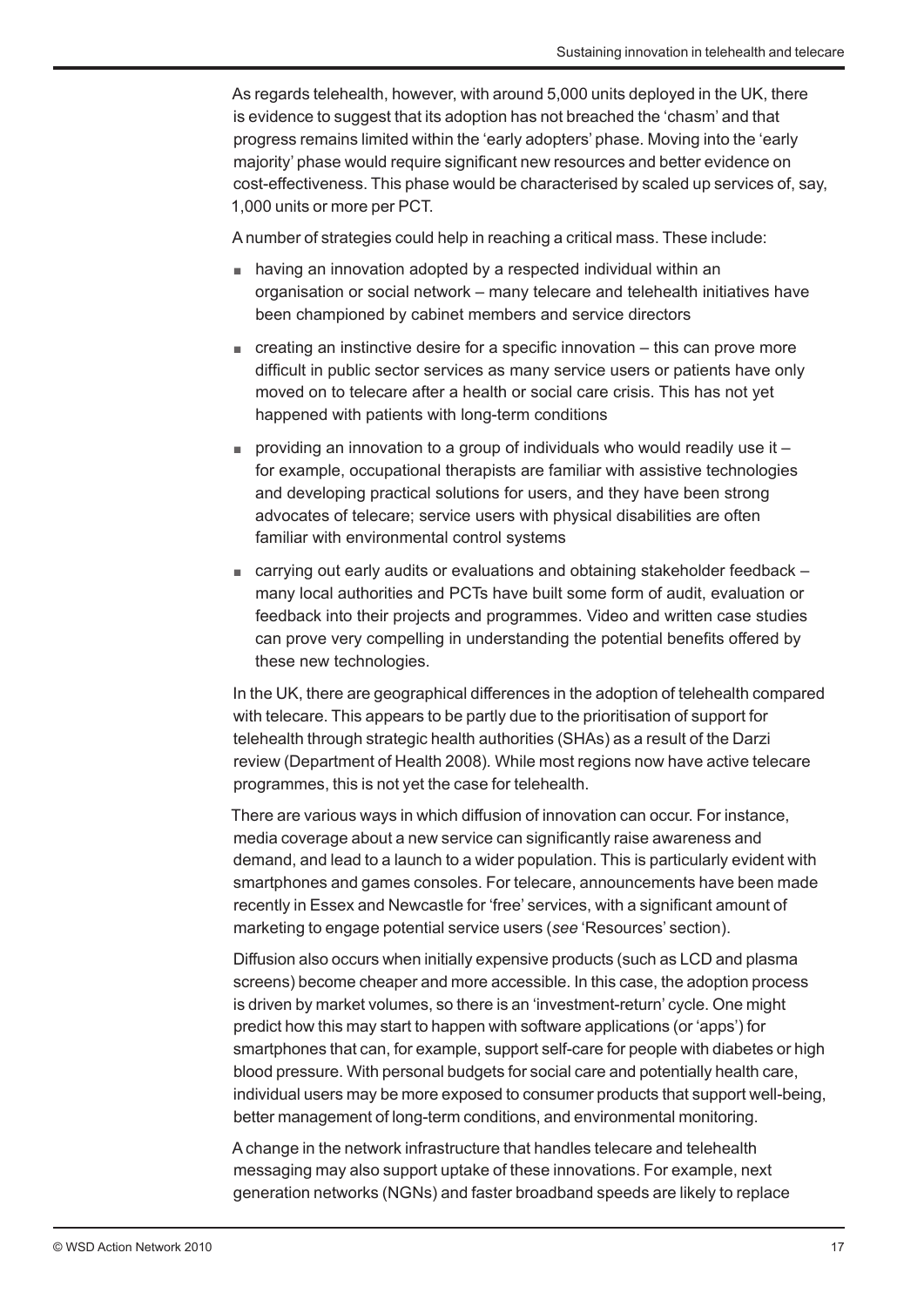existing technologies with a wider range of featured products and services. This could include, for example, tailored health content and telecoaching to support selfcare or to help in the case and care management of individuals and their carers.

The new Buying Solutions telecare framework will support a range of such 'managed care' options, including telecoaching. The new framework is likely to help stimulate innovation uptake as it provides opportunities for commissioners to procure 'end-to-end solutions' based on a package of services and the delivery of agreed outcomes. For example, it may become possible to stipulate within service agreements targets related to the reduction in hospital and care home admissions for a specific long-term condition such as COPD, or to base delivery on key markers in improving the quality of life for individuals and carers.

There are, therefore, a number of ways in which adoption and diffusion of telehealth and telecare can be encouraged in the future. However, the rate of technology diffusion is likely to vary across the UK. According to Rogers (1983), this can be influenced by:

- the perceived advantage or benefit of the product or service
- quality, safety and fitness for purpose
- conformance with standards
- risks associated with purchase
- ease of use, accessibility
- immediacy of benefits
- **observability**
- trialability
- price
- extent of behavioural changes required
- return on investment (ROI).

This checklist provides a helpful set of characteristics for the adoption and diffusion of telehealth and telecare.

#### *Key challenges in the adoption of new technology*

There are some benefits (and some disbenefits) of being an early adopter of telehealth and telecare in terms of the levels of support, product availability and cost. Suppliers marketing their innovations will get valuable feedback about issues such as usefulness and reliability which they can use to further develop their products and services. There are, however, also opportunities for early adopter organisations such as PCTs and local authorities to develop a team of 'user champions' who can promote telecare and telehealth to potential new users.

Innovation can be challenging and will often have a disruptive effect as it affects traditional and well-established ways of working. Organisational resistance to innovation will need to be overcome if new processes, products and services are to be successfully adopted. For the public sector, embracing innovative approaches like telehealth and telecare requires leadership, vision and a drive for change in order to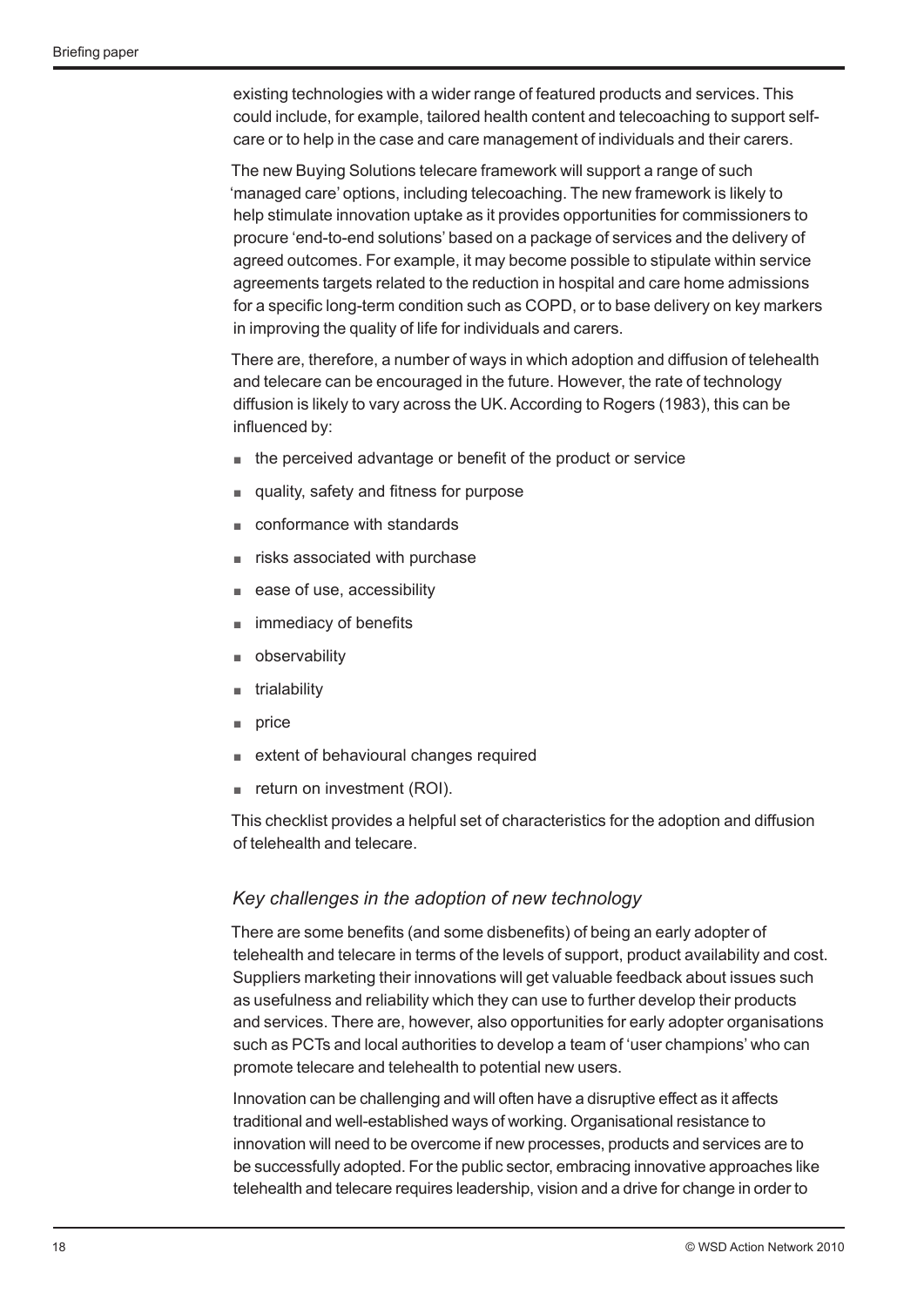build momentum towards a 'tipping point' where a critical mass of support to embed new technologies means that a return to the previous system is highly unlikely.

Change that involves new technology seems to bring additional challenges, as it implies different ways of working – for example, through fewer face-to-face visits, a shift in skill-mix (e.g. to more nurse-led care) and bigger caseloads. Users, patients, carers and other stakeholders need to be consulted and involved in the transition process to ensure sufficient buy-in. In particular, key professionals need to be convinced by new technologies – to see that they are easy to use, can help improve care processes, and reduce rather than add to administrative burdens. This implies that key care professionals need to work in a more integrated structure, such as in multidisciplinary teams, taking shared responsibility. But the history of integrated care working tells us that this can be time-consuming and difficult to achieve (Goodwin 2006). All of these factors will affect the rate of adoption and diffusion.

In commercial organisations, innovation goals will be closely linked to bottom-line turnover, risk management, business plans, corporate growth, market position and long-term profitability. In public sector organisations, innovation goals have not been as closely tied to performance and outcomes, and it is only recently that innovation has been more closely linked with drivers and incentives (for example, in the NHS, through the QIPP programme and world class commissioning initiatives). This is changing as government departments initiate policy and strategy to transform local services. SHAs currently have a legal duty to innovate, and there are some examples of 'Investing in Health' programmes that include telecare and telehealth (NHS West Midlands 2010).

#### *The process of innovation*

In commercial organisations, there is a fairly well-understood innovation process from generation of ideas and invention, feasibility and proof of concept, and product and service testing, through to the adoption and wider diffusion (or 'commercialisation') of innovative products and services. Traditionally, manufacturers and entrepreneurs have been the most likely source of innovation. The development of telecare products and services over the past 50 years has been dominated by suppliers to the home security industry. In recent years, however, public sector service innovation has also been a driver for change – for example, through social care direct payments, self-directed support, and personal health budgets.

Innovation can be 'supply-pushed' through technological advances (often supported by venture capitalists and other external funders) or 'demand-led' to meet user and patient needs. It might also involve a combination of supply and demand, as the best of technology advances with clear benefits for the user (for example, non-invasive 'keyhole' surgery, which reduces the risk of infection, complications and recovery time).

Within health and social care, the process of innovation is not well understood. But as the public sector is now operating in a much tougher economic climate, it is vital to unlock the potential for innovation, as quality and productivity can only be improved through new services and ways of working. Commissioners, for example, will need to carefully consider the capacity of local health and social care systems to implement realistic telecare and telehealth programmes at scale from relatively small-scale pilots.

The process of adopting innovations often requires organisations to develop new partnerships and joint ventures. There are many ways in which inventors,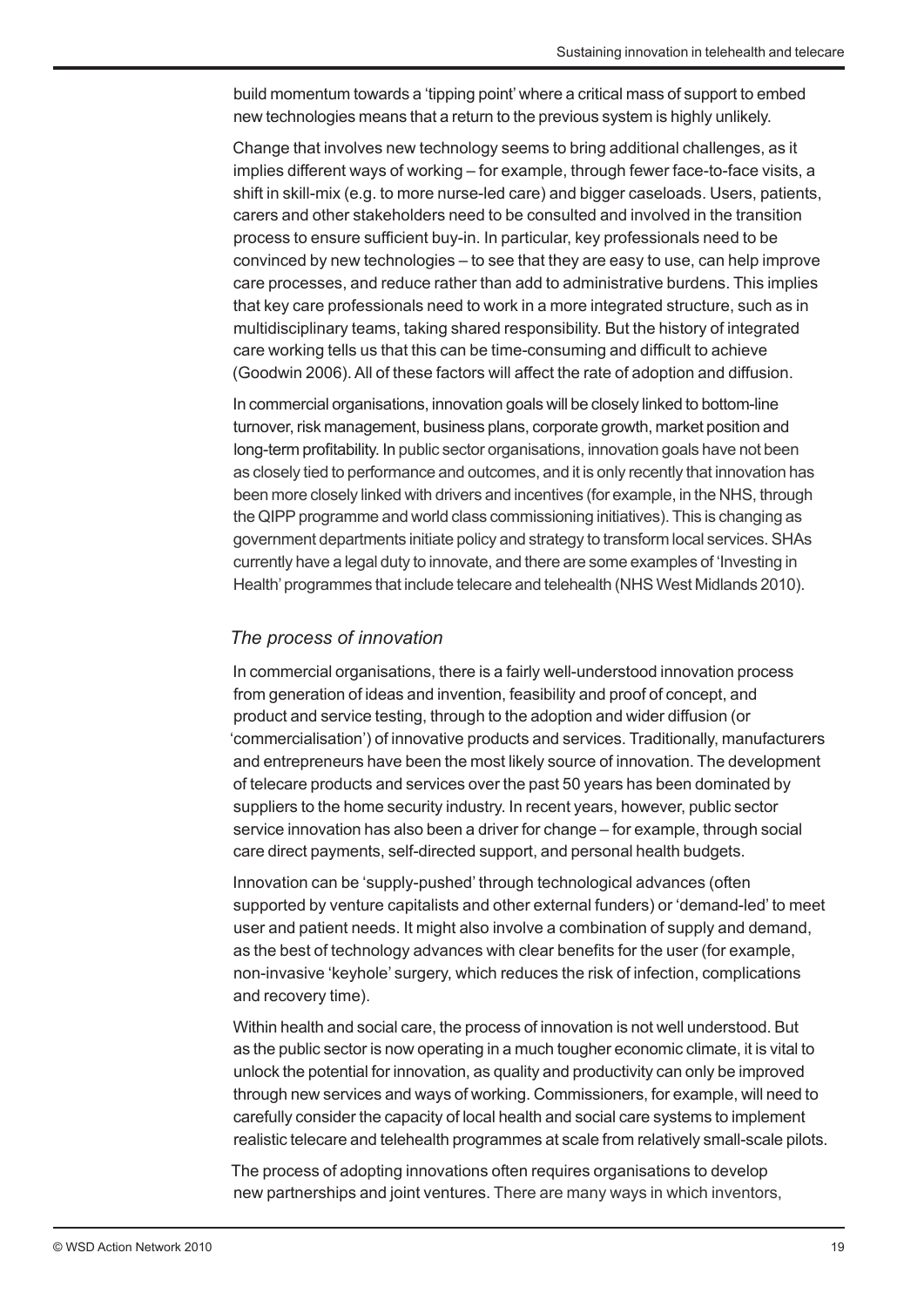innovators, entrepreneurs have combined to develop and market new products and services. Networks and intermediaries are actively involved in bringing people together to facilitate the development of new initiatives, while commissioners and suppliers have begun to broker longer-term partnerships to their mutual advantage. A number of regional organisations and networks also exist to support technology innovation in the public sector in the UK (*see* 'Resources' section).

The process of innovation is also likely to occur as innovators from different technological fields learn from each other. The history of telecare innovation was linked to home security, while telehealth was linked to using simple vital signs monitoring. As mentioned previously, both these approaches could benefit from innovations in consumer products such as computer games and smartphones.

#### *Disruptive innovation*

Clayton Christensen, a Harvard Business Professor, established the term 'disruptive innovation' more than 10 years ago using examples where less expensive technologies had completely changed the industry's landscape (for example, computer data storage, and the replacement of film with digital camera technology) (Christensen *et al* 2008). In recent years, Christensen has used these approaches to examine the challenges of providing health care differently. He observed that establishing new approaches to health care that challenged the mainstream – that were disruptive – was particularly problematic within a health care organisation, as it had to simultaneously maintain its day-to-day operations. Consequently, new ways of working often failed to embed themselves as core business. Rather, gathering evidence through pilot projects has been the preferred approach, making it difficult to build momentum towards scaling and mainstreaming.

Christensen's view is that innovation can only occur within organisations when separate, parallel running structures are set up to establish the new ways of working. When successfully established, these new ways of working are then transferred back into the organisation, increasing productivity. In other words, in adopting innovation, health care organisations would need to accept a degree of 'double running costs' in the process of implementing change. But this raises the question, for instance, of how much an existing long-term condition nursing caseload could be increased as part of traditional working methods compared to a new team that operates with an entirely new technology-supported caseload.

#### *Double-running costs*

Making the case for change can be problematic when it implies the need for up-front investment, or the acceptance of additional costs. The lack of evidence on the costeffectiveness of telehealth may be a key reason why it has failed to progress beyond the 'early adopter' phase. Public sector organisations are often said to be 'risk averse' and less open to innovations because of their responsibility to use taxpayers' money wisely.

Because of the uncertainty and risk associated with innovation, new approaches to care must inevitably be piloted to establish the likelihood of success prior to a rollout. There have been numerous local pilot projects testing telecare and telehealth products and services in England, as local authorities and PCTs try to find out whether these approaches fit with their own strategic commissioning agenda and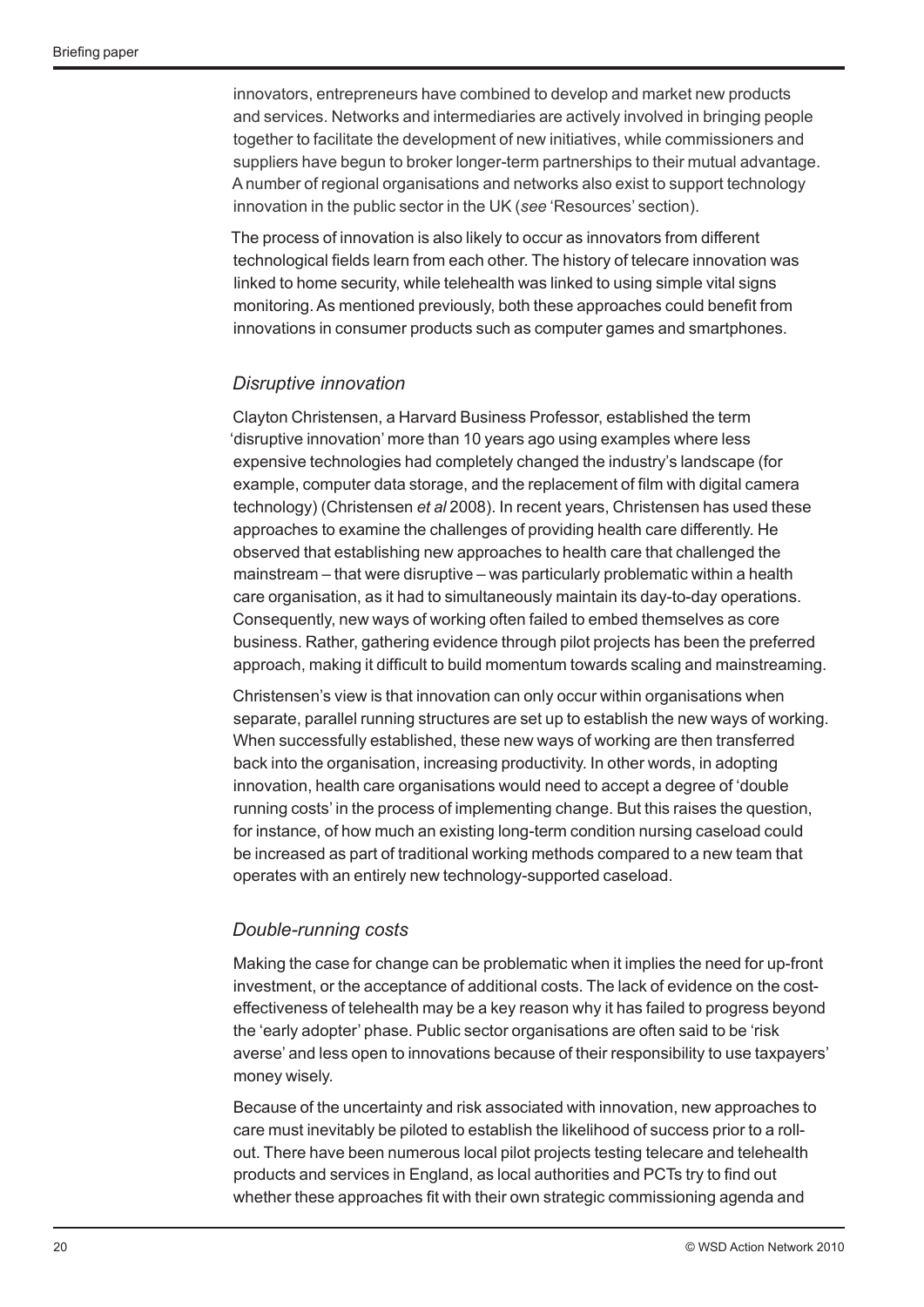are a cost-effective way of meeting customers' needs and expectations. However, more could be done to review and to trust validated outcomes from similar projects elsewhere, both to avoid duplication of effort or, in the worst cases, having to terminate innovations at the end of the pilot because the implications for roll-out have not been sufficiently considered.

Commissioners need a certain level of evidence to adopt a new approach to care, particularly when they may have to decommission or redesign an existing activity to accommodate it. This requires sophisticated systems for assessing population needs and making appropriate commissioning and decommissioning decisions. Additionally, organisations require a particular mindset to be comfortable with innovation as the norm – continually reinventing activities with the acceptance of occasional failure, but ensuring rapid learning to make significant and continuous improvements in performance. It has been reported within the WSD Pilot Programme that a rigorous project and programme management approach is necessary to mainstream successful innovations and manage them in the longer term to maintain their effectiveness (Harburn and Carter 2009).

Evidence is also emerging about the importance of working with local partners to support the adoption of innovation. The business case for supporting innovation could be better developed by working across geographical boundaries – for example, the development of national and regional telehealth/telemedicine resources to provide expert triaging and interpretation of clinical data, as well as providing first responses to telecare alerts. Before regionalisation can occur, there is a need for the different partners involved to agree the accepted norms and standards for the services. This will include clinical protocols, key aspects of care pathways such as referral processes, technical requirements for integration of data, and service quality standards. As yet, the potential for efficiency and productivity gains in commissioning and procurement of telecare and telehealth across geographical boundaries has not been realised.

#### *Failures of innovation*

By its nature, innovation involves uncertainty and risk, so failure is inevitable in a significant percentage of projects and programmes. Failure can have a particularly negative impact on staff motivation and morale, making people reluctant to work with new innovations in future. This can be particularly challenging when there is downward pressure on resources, and can sometimes lead to retrenchment and acceptance of under-performing programmes.

It is important to understand why innovations fail. In some cases, the concept may have been sound but failure may have resulted from implementation issues. Measurement and evaluation of progress and performance is important. This enables learning from experience which can lead to a change in direction to improve the chances of a more successful outcome.

#### *Sustaining innovation by managing organisational change*

Innovation can come from:

- leaders
- policy-makers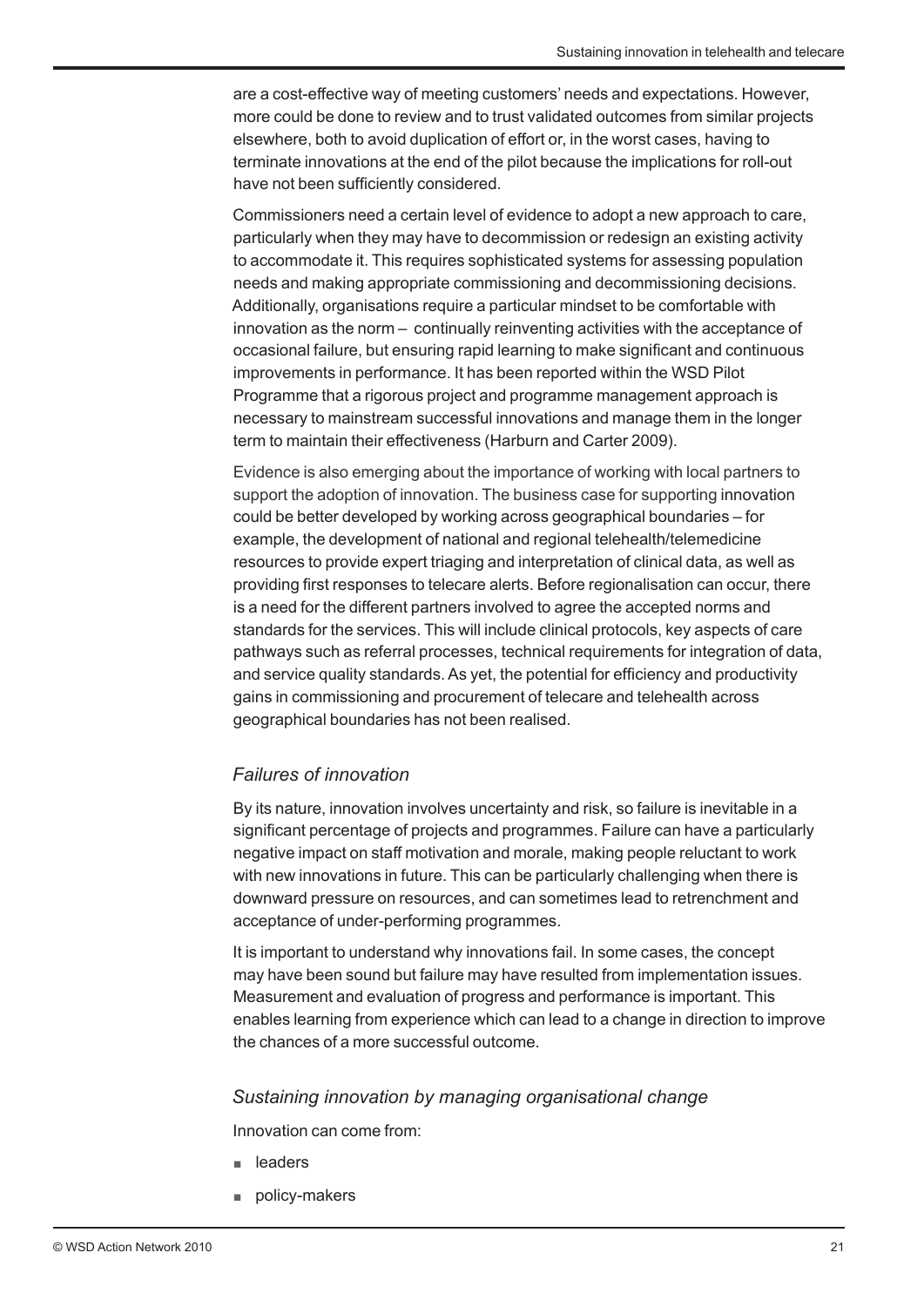- independent thinkers
- inventors
- entrepreneurs
- people working within organisations at the 'user interface' care managers, nurses, control centre staff.

Many innovations come from within organisations (for example, from frontline staff) but it often takes vision, leadership and resources to change the organisation's culture to implement and sustain the innovation. Many innovations have to go through testing, evaluation or regulatory processes to meet safety requirements and to demonstrate effectiveness and efficiency at scale. For some innovations, there are issues around intellectual property rights. This could include, for instance, disease management algorithms and educational materials for telecoaching.

The need for change is fundamental to the management process, and the extent to which organisations can sustain new innovations is related to how well change is managed. Service managers need to adapt processes in the face of new technologies so that systems are efficiently managed and performing well in terms of quality and cost-effectiveness. There is a considerable literature on approaches to change management, most of which focus on understanding key concepts such as strategic priorities, the potential need for change to occur, the adoption of assessment models to predict impact, and strategies to promote learning and overcome resistance to change (Iles and Sutherland 2001; Goodwin *et al* 2006).

In terms of overcoming resistance to change, a simple but useful pocket tool is Beckhard's (1969) 'change equation' (*see* box below). It considers three key factors: dissatisfaction with how things are now; a vision of what is possible; and first steps that can be taken to achieve that vision. If the combined product of these factors is greater than the potential for resistance to change, then it is more likely that change will happen.

#### **The change equation**

## **D** x **V** x **F** > **R**

- **D** = Dissatisfaction with how things are now
- **V** = Vision of what is possible
- **F** = First, concrete steps that can be taken towards the vision

If the product of these three factors is greater than **R** = Resistance, then change is possible.

Because of the multiplication of D, V and F, if any one of the three is absent or low, then the product will be low and therefore not capable of overcoming the resistance.

*Source: Beckhard (1969)*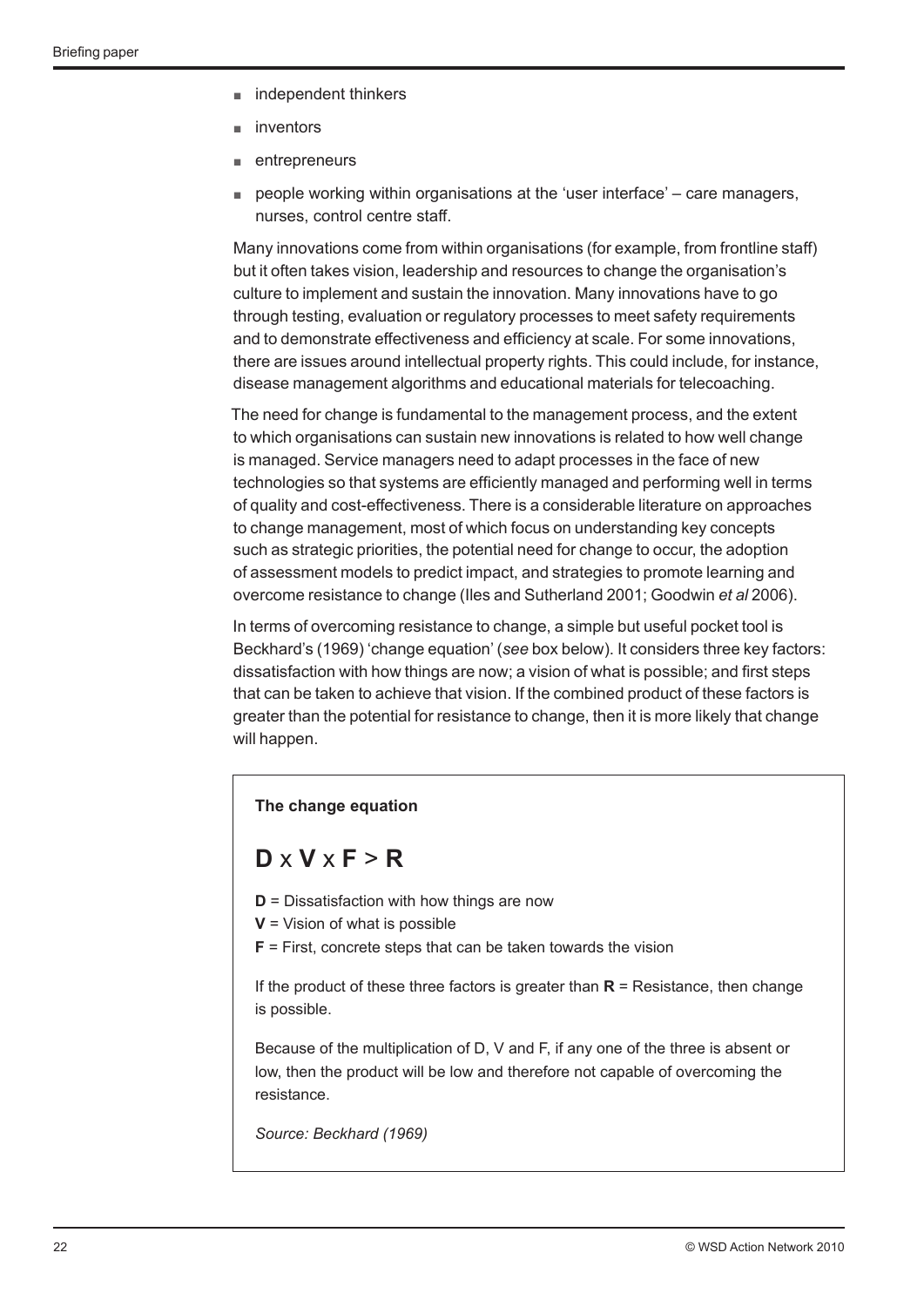Vision and leadership are important aspects of organisational change, and the change equation can be applied at all levels of an organisation to help understand the issues faced by different teams implementing new programmes. If the leadership's vision is not shared right across the organisation, then that vision may not be translated into practice. The same is true of a bottom-up innovation, where support needs to be provided by the top team to ensure that the innovation spreads through the whole organisation.

For successful adoption of telecare and telehealth, there needs to be a combination of leadership and vision, effective implementation, and some level of dissatisfaction with the current position in care delivery. Often, one or more of these dimensions – and sometimes all three – are absent, and so lead to poor outcomes during the implementation phase. For example, a recent study tour report on using technology to support homecare in the United States found that Kaiser Permanente had to abandon home monitoring for cardiac patients due to a lack of clinical support from cardiologists who were resistant to the disruption caused by its introduction (Garside 2010). The report concluded that in order to achieve a 'step change', both clinical and management teams at all levels needed to be fully engaged and committed to the project's objectives, while patients and carers need to feel educated and empowered to trust the technology.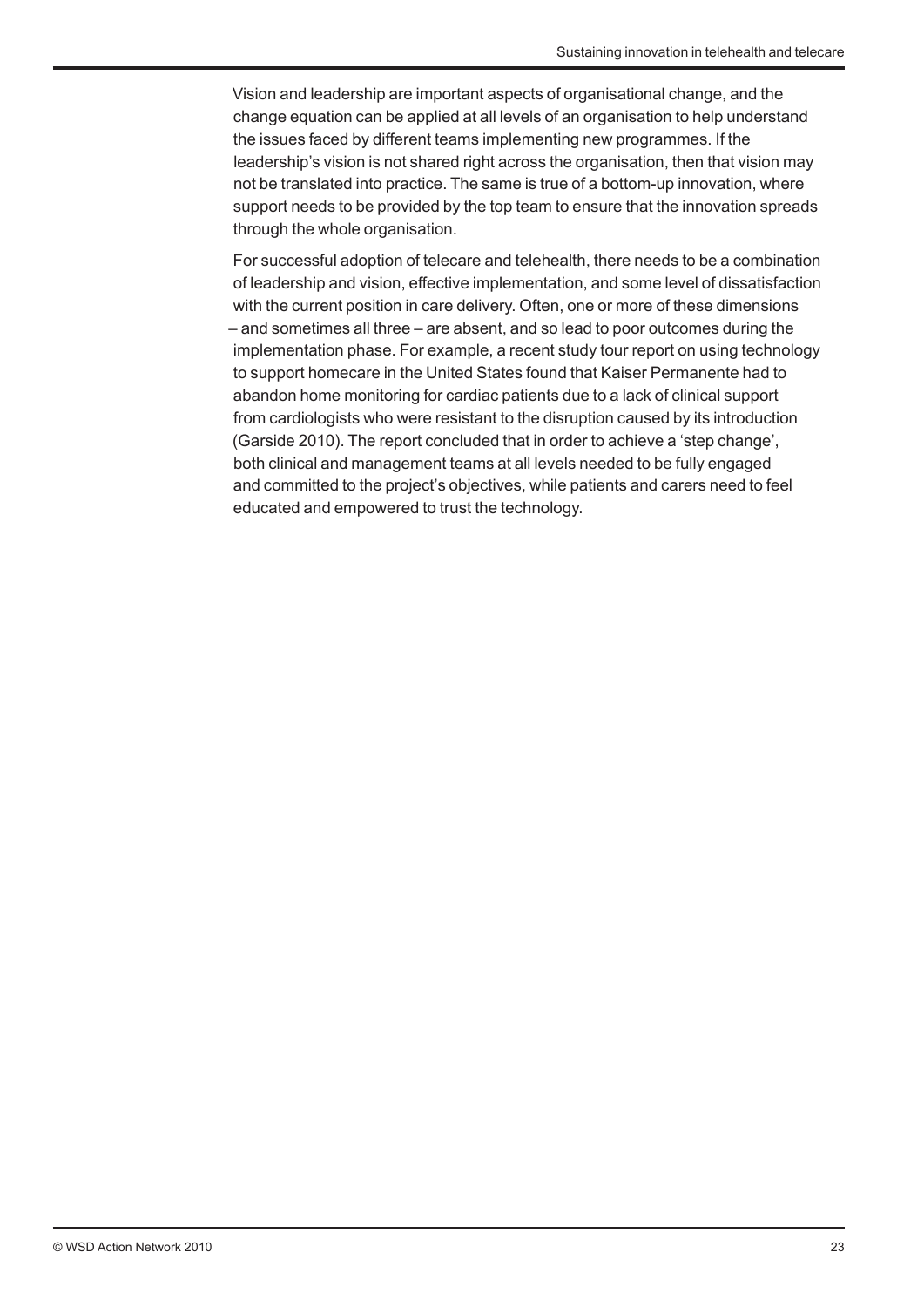## **5 Practical examples of innovation in telehealth and telecare**

The Whole System Demonstrator (WSD) Pilot Programme is one of the most innovative approaches to the promotion and adoption of telecare and telehealth in the world. The programme is using a 'gold standard' randomised controlled trial to evaluate the clinical effectiveness and cost-effectiveness of telecare and telehealth within an integrated care setting. The trial is thought to be the largest of its type in the world.

In addition to the WSD Programme, there are a growing number of practical examples of the successful use of telehealth and telecare, which we review briefly below. The 'Resources' section at the end of this briefing paper provides the references and links to these examples.

#### *Telecare innovations*

Following the implementation of the preventative technology grant between 2006 and 2008, the Commission for Social Care Inspection (now the Care Quality Commission) obtained responses from 150 social care authorities on outcomes from their telecare implementation programmes, as well as their plans to mainstream the innovations and make them sustainable. The responses provide a useful set of practical examples of the adoption of telecare, and are available in profile and themed report formats.

As well as improving the quality of life for users and carers, local authorities have started to identify telecare's potential for realising efficiencies – in particular, fewer care home and hospital admissions through using telecare alongside personal care, intermediate care and re-ablement programmes. In addition, many authorities reported the value of using telecare for short-term assessment and lifestyle monitoring to improve care planning. Some authorities have successfully replaced overnight support with remote monitoring in consultation with users and their carers and families.

Examples of innovations within the telecare field include the following.

- **1. Free telecare for users**: the Essex Pledge announced during 2009/10 provides free telecare for the first year to everyone aged 85 and over. In addition, both Tower Hamlets and Newcastle have offered free telecare services to users.
- **2. Demonstration facilities**: many local authorities have provided a demonstration facility for awareness training and, in some cases, user assessment. In Croydon, where the local authority and PCT are working with third sector partners, the facility is provided on an Older People's Bus that stops at various locations through the week. An assistive technology support unit at Croydon's Aztec Centre also provides expert telecare support, including information on a wide range of telecare services.
- **3. Innovation Houses**: in West Bromwich, an innovative i-House developed by Medilink (West Midlands) provides extensive, state of the art telecare, telehealth and other assistive technologies in a refurbished Victorian end-ofterrace house. In June 2009, an Innovation House at the NHS Innovation Expo provided a similar experience within a major conference setting attended by more than 5,000 people.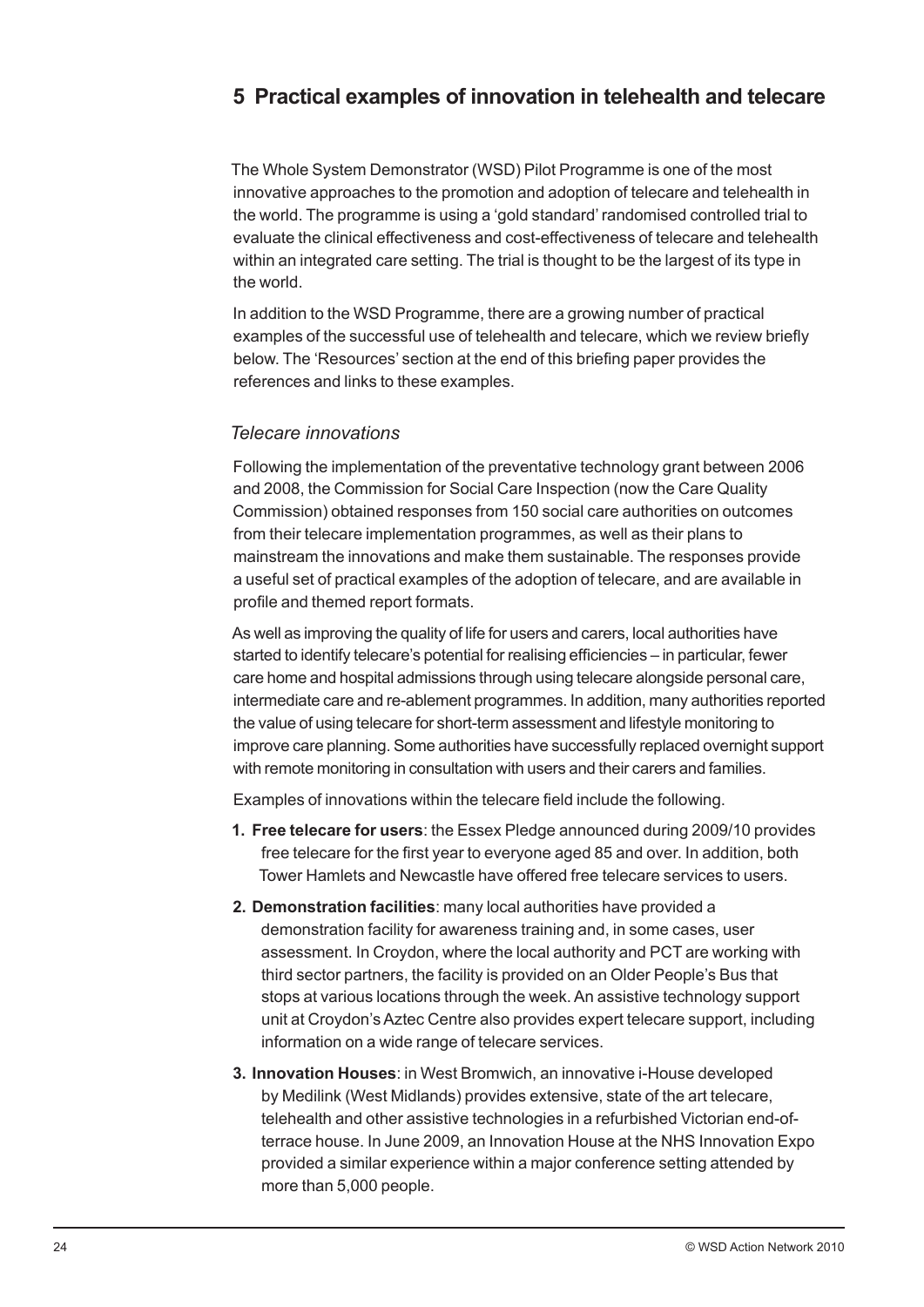- **4. New partnerships and integrated working**: in Croydon, pioneering work on telecare to support people with dementia and their carers and families is being undertaken with the South London and Maudsley Mental Health Trust. In Hull, the local telecare and telehealth programme is being co-ordinated by a board with representatives from the local authority, PCT, mental health trust, university, and third sector organisations.
- **5. Investment**: in one of the largest programmes in England, Wirral Council has agreed an £8.9 million 'invest to save' bid over three years covering telecare and aspects of telehealth.
- **6. Single-access telephone support**: in London, telecare services have been integrated for many years and carry out co-ordinated marketing using a single access phone number. A quarterly meeting of representatives provides an opportunity to share information and lessons learned across the services involved.
- **7. Personal budgets**: Oldham Council has pioneered the use of personal budgets for social care, and 1,000 people have benefited from assistive technology as part of their personal budget. During 2009, the council fitted 591 dispersed alarms/pendants and 150 pieces of equipment, including carbon monoxide, falls and seizure monitors, CCTV and carer alerts.

#### *Telehealth innovations*

While the slower uptake of telehealth has meant there are fewer practical examples of innovation, over one-third of PCTs in England have implemented telehealth projects, with a further third planning a programme (DH Care Networks 2010b). Examples of telehealth innovations include the following.

- **1. Field trials**: in addition to the WSD Programme, a small randomised controlled trial is under way in NHS Barnsley to test whether the use of telehealth technologies reduces the frequency of hospital admissions for people with chronic heart failure.
- **2. System-wide programmes**: in 2005, Kent County Council initiated a telehealth programme with local PCTs following a visit to the United States. The initiative remains one of the largest outside of the WSD Programme, with more than 250 patients using telehealth on a regular basis. Results include: fewer unplanned hospital admissions for less complex cases; patients with complex co-morbidities are reported as staying in their homes and away from hospital for longer; and acute care costs are down by more than 60 per cent in some patient groups.
- **3. The development and testing of new products**: the Technology Strategy Board's Assisted Living Innovation Platform (ALIP) has a number of projects under way to develop future products and services. Consortia of suppliers, PCTs, local authorities, third sector organisations and universities are developing these innovations with users, patients and carers.
- **4. Training and education**: West Midlands Strategic Health Authority has appointed telehealth project managers in the region to support PCT programmes and develop their business cases. With their partners, they are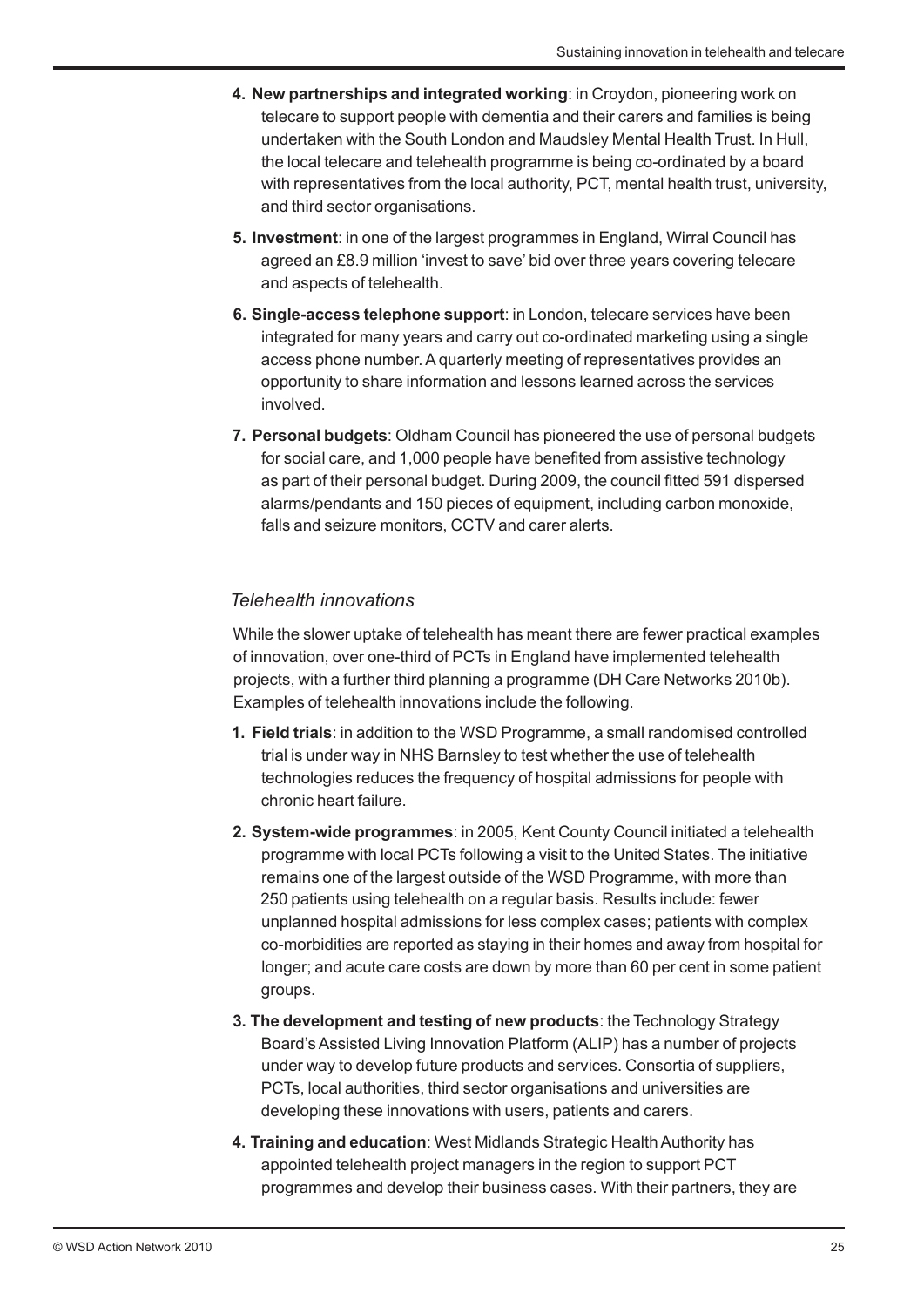also building a database of effective products and services, providing training and support for key stakeholders, and developing tools for commissioning and evaluation.

**5. Case studies and public information**: as part of the WSD Programme, Newham (the local authority and PCT) have produced a range of informative case studies and videos. These have proved very effective in raising awareness among staff, patients, users and carers. Stakeholders are very much involved in Newham's WSD Programme.

#### *Other resources*

From June 2010, a new Buying Solutions framework will be in place that builds on the previous contract from 2006. As well as telecare and telehealth (products and services), the new framework includes telecoaching and managed services. This provides a flexible framework for local authorities, PCTs and other organisations procuring goods and services, and should reduce overall tendering costs.

A range of internet news websites provide daily updates on new products and services, while the Department of Health's Telecare Learning and Improvement Network (LIN) Newsletter gives a monthly update on telehealth and telecare news stories from around the world. Examples include:

- social networking websites (e.g. Facebook) to support users with long-term conditions
- text prompts, email and other messaging services (e.g. medication reminders)
- video conferencing and webcam consultations (telemedicine applications)
- mobile and smartphone applications
- implanted cardiac monitoring devices
- telephone-based disease management approaches (e.g. NHS Direct)
- wearable sensors (e.g. embedded in clothing, stick-on plasters).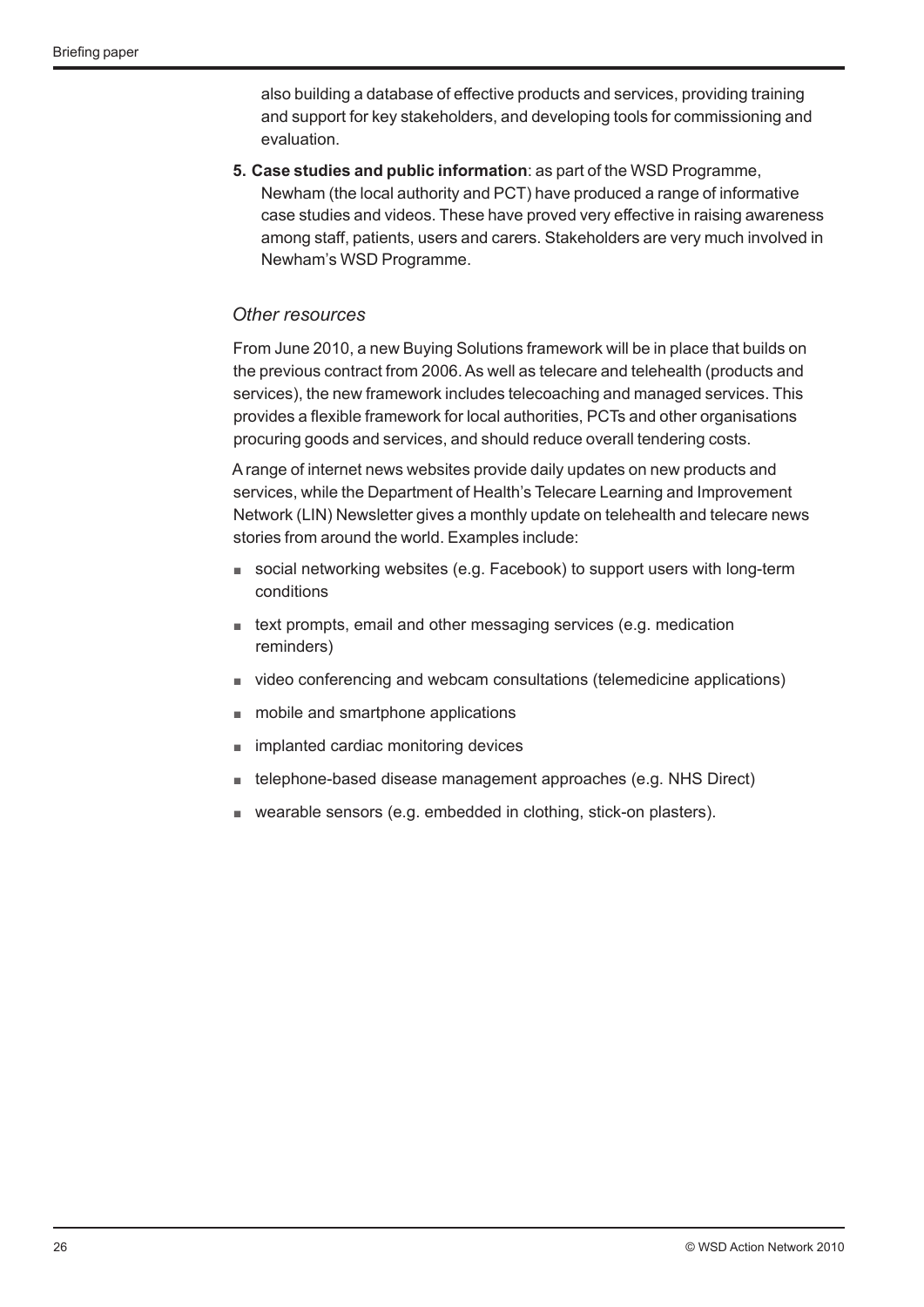## **6 Managing and sustaining innovation: key lessons**

From the research and the discussions in this briefing paper, we can conclude that the success or failure of telecare and telehealth innovations depends on a number of factors. Focusing on the following key areas will help organisations to ensure smoother and quicker adoption of innovative telecare and telehealth services.

- Leadership and vision leaders, champions and entrepreneurs can empower and motivate individuals and teams. Leaders need to create a supportive culture across their organisation to innovate and change current working practices that fit within national and local policies. Telehealth and telecare champions need to develop strong leadership and negotiation skills if they are to persuade key partners, particularly funding agencies, to invest in these innovations, particularly in the cold financial climate that lies ahead.
- **Clarity of organisational goals** service and programme goals need to be clear to obtain collective buy-in from the full range of stakeholders: professionals and practitioners, commissioners and service providers, users, carers and patients. With new services, and particularly with innovations in information technology, it is particularly vital that team managers and team members are clear about their roles and that service recipients – users and carers – are proactively involved in the process.
- **Organisational structure and processes** training, awareness, infrastructure, record management systems, data sharing and operating protocols are all important in enabling the uptake of new technologies. Telehealth and telecare are tools that can support service redesign, but this also requires a willingness to embrace new ways of working.
- **Strong commissioning skills** the sustainability of telehealth and telecare depends on longer-term financial support for deployment of the new technologies. World class commissioning requires commissioners to embrace new strategies to promote good health and well-being and prevent ill health. But strong commissioning skills will be needed to decommission services that are no longer appropriate, and to improve the quality and costeffectiveness of care through service redesign.
- **Governance and accountability –** there need to be clear lines of responsibility for the delivery of high-quality services within a robust performance framework. In particular, patient safety and ethical considerations need to be clearly articulated.
- **Project and programme management** actions and performance reporting need to be aligned to goals and regularly communicated to stakeholders, including user and community groups.
- **Communication –** from raising awareness to technical expertise, from monitoring to response, the ability to communicate openly and clearly across key partners (and in language that is accessible to all) can enable sustained commitment and understanding.
- **Staff and patient empowerment** giving staff the autonomy to improve quality and productivity in their own areas – and to find new solutions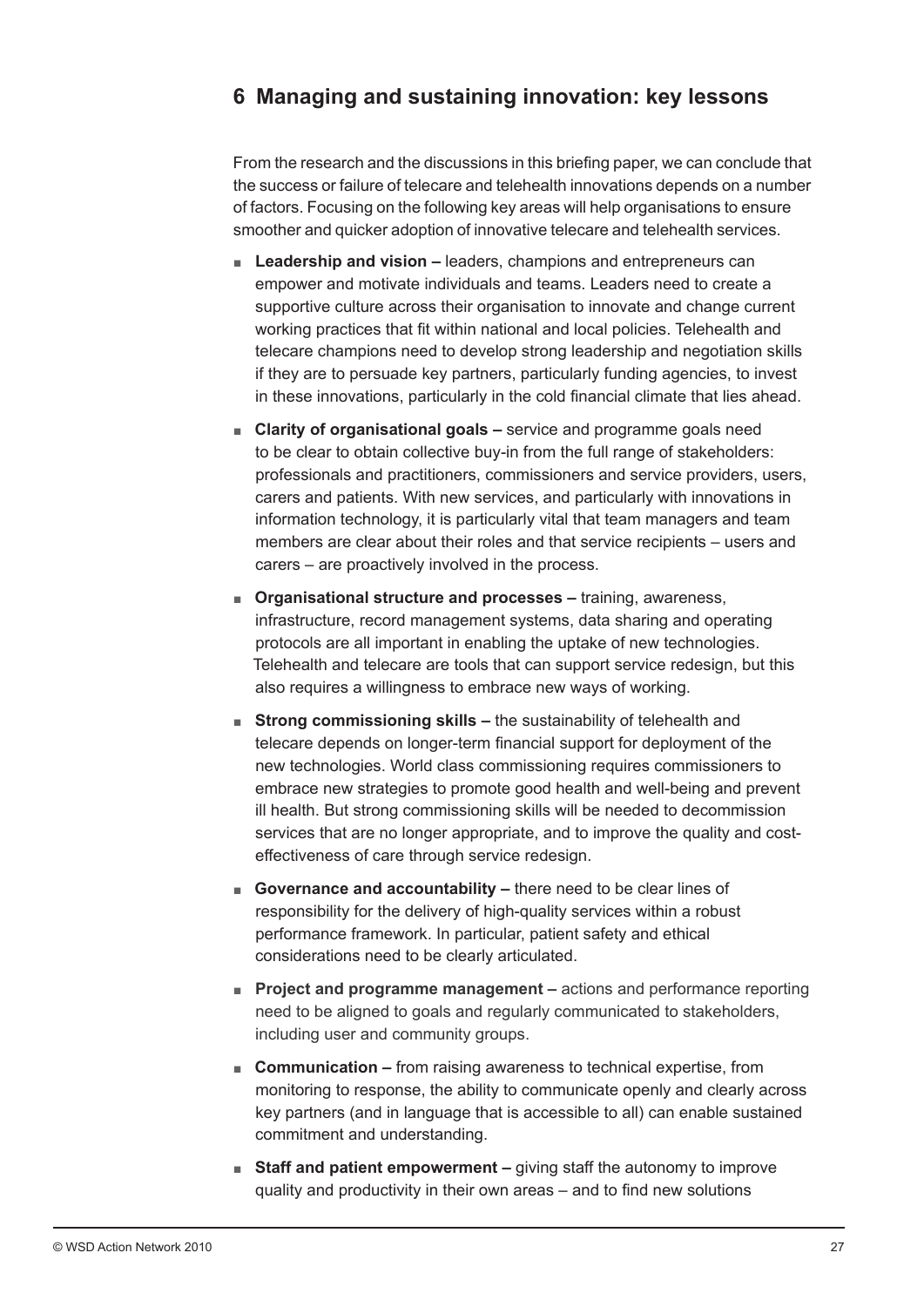to problems – can help embed and foster new innovations. Clinical and management teams at all levels need to be fully engaged in and committed to change. Patients need to be educated and feel they can trust the technology.

- **Sharing information and knowledge –** competence and performance can be improved through effective communication of guidance or good practice.
- **Evaluation and audit** regularly reflecting on progress and outcomes is an essential element for a sustainable telehealth or telecare project. This does not necessarily mean investing in a 'gold standard' approach, but does require tracking progress using key outcome measures. This facilitates reflective thinking and identifies any adjustments that need to be made to enable continuous improvement.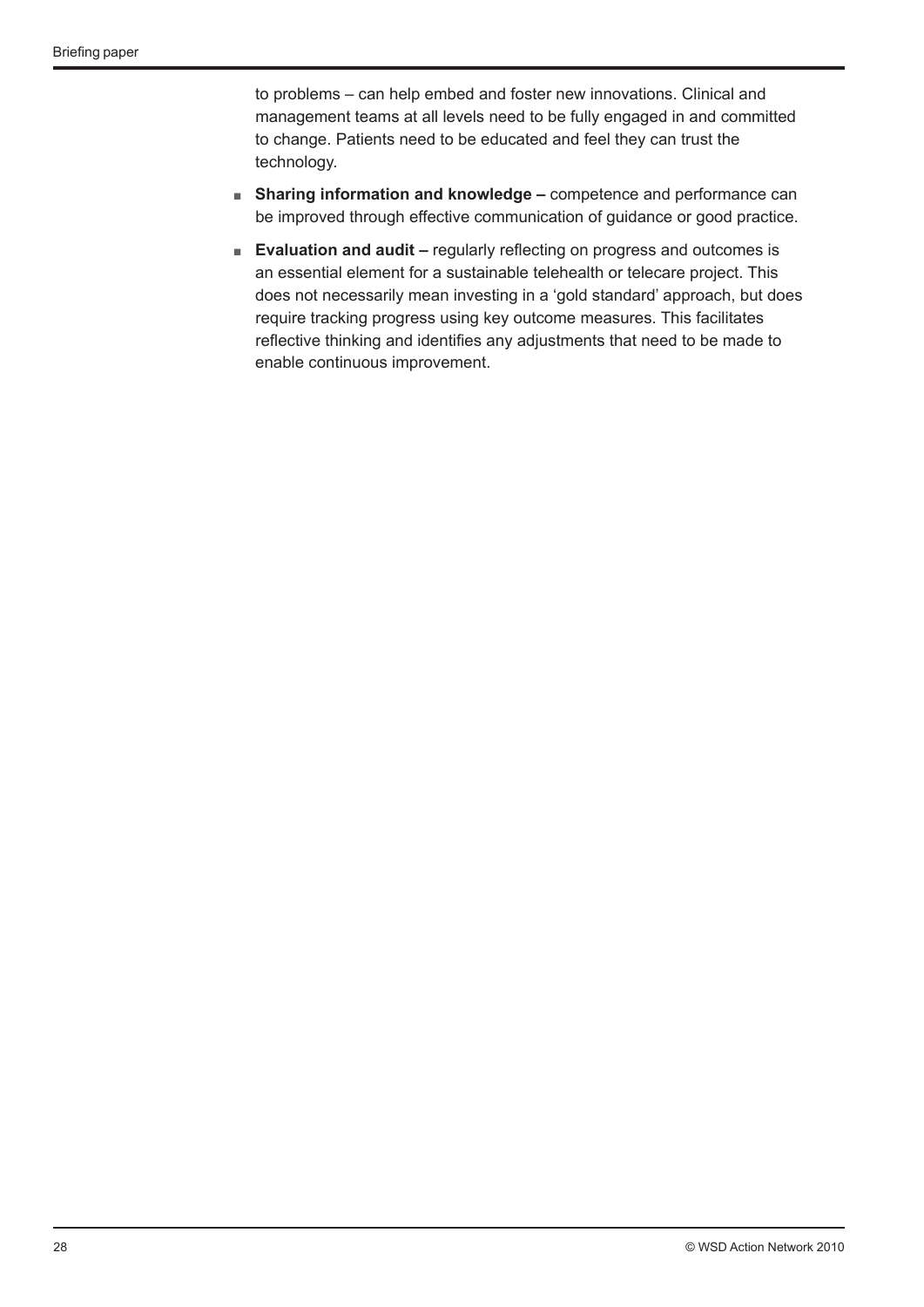## **7 Conclusions**

Telecare and telehealth services are now benefiting up to 1.7 million people in England. These innovative approaches to health and social care have been delivered by local authorities, health authorities and trusts, housing associations, third sector organisations, commercial providers and equipment vendors, in many cases working in partnership.

In the telecare field, services in England and the UK are among the best in the world. There is also considerable interest in the potential of telehealth (particularly homebased remote monitoring) to support people with long-term conditions. There is continuing momentum to embed telecare in mainstream care pathways and to scale up telehealth, and further evidence from the WSD Programme, due to be published in 2011, will support this momentum.

However, service commissioners and providers need to address the challenges to further technology adoption to realise the full potential of these innovations. There is considerable potential for further collaboration across organisations and sectors in the assistive technologies field to help find solutions to overcome these challenges. The WSD Action Network will continue to contribute up-to-date information on progress from projects across the country to support greater uptake of these innovative approaches to care.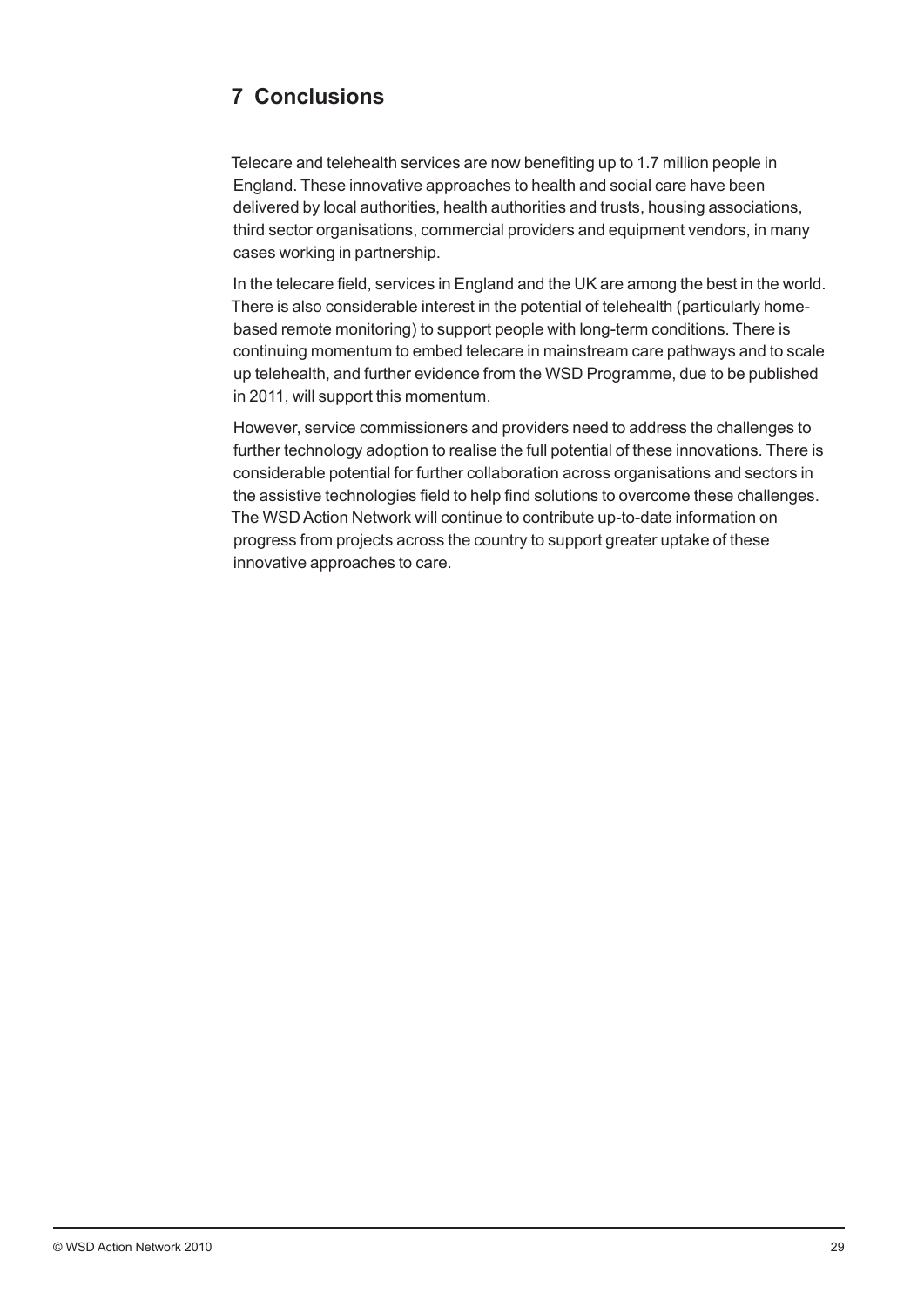## **References**

Alaszewski A, Cappello R (2006). *Piloting Telecare in Kent County Council: The key lessons final report – 2006.* Centre for Health Services Studies, University of Kent. Available at: www. kent.ac.uk/chss/docs/telecare\_final\_report.pdf (accessed on 29 April 2010).

Beckhard R (1969). *Organization Development: Strategies and models.* Reading, MA: Addison-Wesley.

Bowes A, McColgan G (2006). 'Smart technology and community care for older people: innovation in West Lothian, Scotland'. Age Concern Scotland*.* Available at: www. ageconcernandhelptheagedscotland.org.uk/documents/114 (accessed on 29 April 2010).

Christensen C, Grossman J, Hwang J (2008). *The Innovator's Prescription: A disruptive solution for health care.* New York: McGraw-Hill.

Darkins A, Ryan P, Kobb R, Foster L, Edmonson E, Wakefield B, Lancaster A (2008). *'*Care Coordination/Home Telehealth: The systematic implementation of health informatics, home telehealth, and disease management to support the care of veteran patients with chronic conditions'. *Telemedicine and eHealth,* December, p 1118*.* Available at: www.liebertonline.com/doi/pdfplus/10.1089/tmj.2008.0021 (accessed on 29 April 2010).

Department of Health (2010). *Building the National Care Service***.** Cm 7854. London: Department of Health. Available at: www.dh.gov.uk/en/Publicationsandstatistics/Publications/ PublicationsPolicyAndGuidance/DH\_114922 (accessed on 29 April 2010).

Department of Health (2009a). *Living Well with Dementia: A national dementia strategy*. London: Department of Health. Available at: www.dh.gov.uk/en/Publicationsandstatistics/ Publications/PublicationsPolicyAndGuidance/DH\_094058 (accessed on 29 April 2010).

Department of Health (2009b). LAC (DH)(2009)1: *Transforming Adult Social Care* [online]. Available at**:**

www.dh.gov.uk/en/Publicationsandstatistics/Lettersandcirculars/LocalAuthorityCirculars/ DH 095719 (accessed on 29 April 2010).

Department of Health (2009c). Social Care Green Paper. *Shaping the Future of Care Together***.** Cm 7673. London: Department of Health. Available at: www.dh.gov.uk/en/ Publicationsandstatistics/Publications/PublicationsPolicyAndGuidance/DH\_102338 (accessed on 29 April 2010).

Department of Health (2008). *High Quality Care for All: NHS next stage review final report*. Cm 7432. London: Department of Health. Available at: www.dh.gov.uk/en/publicationsandstatistics/ publications/publicationspolicyandguidance/DH\_085825 (accessed on 29 April 2010).

Department of Health (2006a). *Our Health, Our Care, Our Say: A new direction for community services*. Cm 6737. London: Department of Health. Available at**:** www.dh.gov.uk/en/Publicationsandstatistics/Publications/PublicationsPolicyAndGuidance/ DH\_4127453 (accessed on 29 April 2010).

Department of Health (2006b). LAC (2006)5 *Preventative technology grant 2006-07 to 2007- 08* [online]. Available at**:**

www.dh.gov.uk/en/Publicationsandstatistics/Lettersandcirculars/LocalAuthorityCirculars/ AllLocalAuthority/DH\_4131935 (accessed on 29 April 2010).

Department of Health (2005). *Building Telecare in England* [online]. Available at**:** www.dh.gov.uk/en/Publicationsandstatistics/Publications/PublicationsPolicyAndGuidance/ DH\_4115303 (accessed on 29 April 2010).

DH Care Networks (2008). *Telecare Outcomes 2008* [online]. Available at: www.dhcarenetworks.org.uk/telecareoutcomes (accessed on 31 March 2010).

Garside P (2010). *Lessons from the US: Using technology and homecare to improve chronic disease management.* Healthcare at Home Ltd. Available at: www.hah.co.uk/hcp\_ lessonsfromusstudytour.html (accessed on 28 May 2010).

Goodwin N (2009). 'Will telehealth and telecare thrive or perish in a cold financial climate?' *Journal of Care Services Management, vol* 3, no 2, pp 116–18.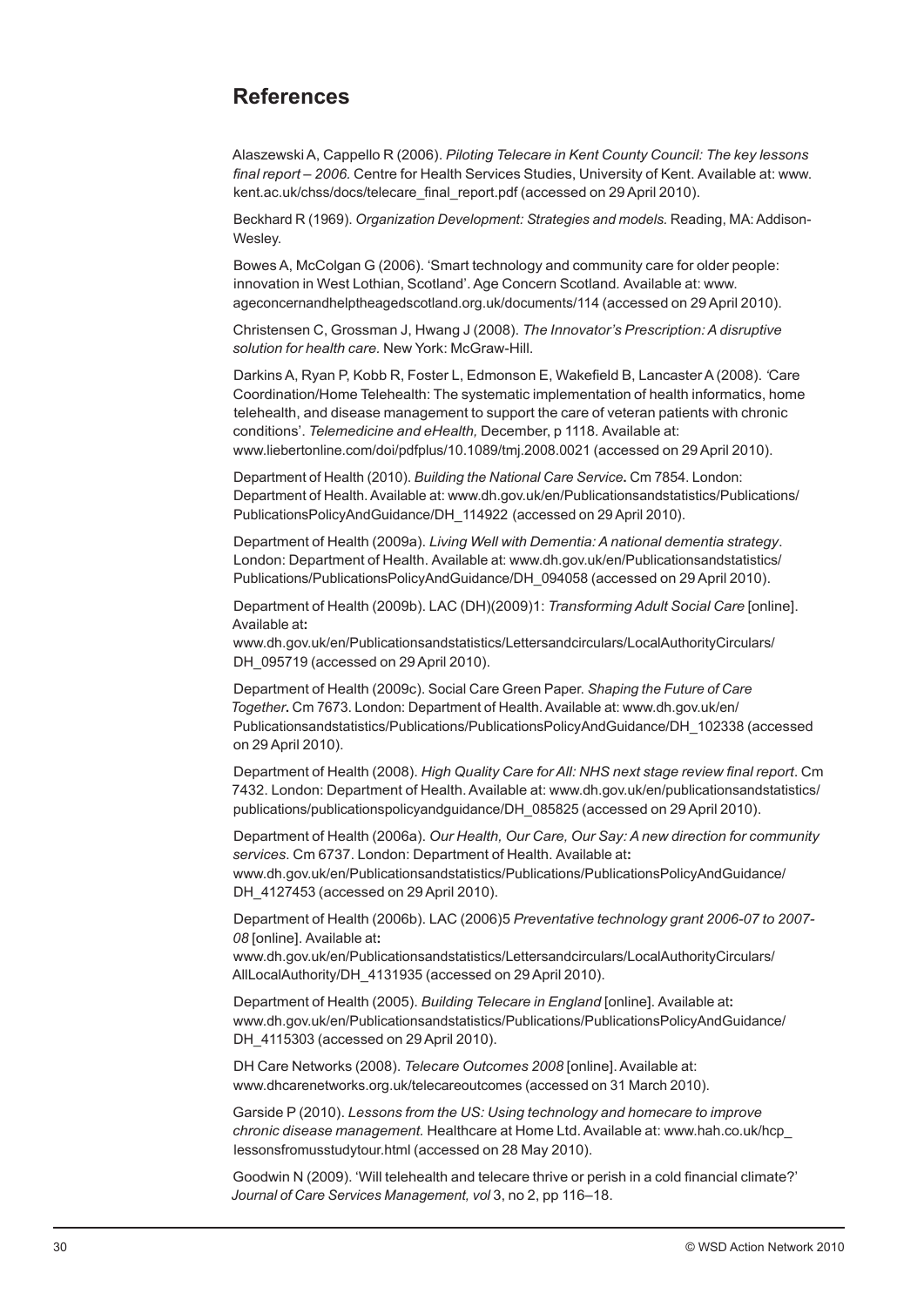Goodwin N (2006). 'Developing effective joint commissioning for adult services: lessons from history and future prospects', in Care Services Improvement Partnership (CSIP) *Commissioning e-book*, ch 1.12 [online]. Available at: www.dhcarenetworks.org.uk/ BetterCommissioning/Commissioninge-book

Goodwin N, Gruen R, Iles V (2006). Managing Health Services. Maidenhead: Open University Press.

Harburn F, Carter R (2009). 'WSD Programme & Project Management - An Overview'. Presentation at WSDAN event, Bristol, September. Available at: http://hubola.kingsfund.org.uk/ document.rm?id=8327 (accessed on 31 March 2010).

ICT & Ageing – European Study on Users, Markets and Technologies (no date). The Veterans Health Administration's CCHT Programme: Mainstreamed home telehealth and care coordination. Available at: www.ict-ageing.eu/?page\_id=1325 (accessed on 27 April 2010).

Iles V, Sutherland K (2001). Managing Change in the NHS. National Co-ordinating Centre for NHS Service Delivery and Organisation Research and Development (NCCSDO), London School of Hygiene & Tropical Medicine.

The King's Fund (2010). The Health Debate 2010 [online]. Available at: www.kingsfund.org.uk/ general\_election\_2010/the\_health\_debate.html (accessed on 20 April 2010).

Liddell A, Adshead s, Burgess E (2008). Technology in the NHS: Transforming the patient's experience of care. London: The King's Fund. Available at:

www.kingsfund.org.uk/document.rm?id=8076 (accessed on 13 April 2010).

Moore G (1991). Crossing the Chasm: Marketing and selling high-tech products to mainstream customers. New York: Harper Business Essentials.

NHS Choices (no date). 'Stop smoking: track your progress' [online]. Available at: www.nhs.uk/ Livewell/smoking/Pages/stopsmokingmobile.aspx (accessed on 27 April 2010).

NHS West Midlands (2010). 'Investing for Health – Project 3c, Telehealthcare' [online]. Available at:

http://ifh2.westmidlands.nhs.uk/ifh-projects/telehealthcare.html (accessed on 13 April 2010).

Rogers E (1983). Diffusion of Innovations. New York: Free Press.

WSDAN (2010a). Telecare Services Map [online]. Available at:

http://maps.google.co.uk/maps/ms?hl=en&ie=UTF8&msa=0&msid=100406857045032193451.0 004540c223f16f2d1c9d&ll=52.842595,-1.867676&spn=8.339986,18.676758&z=6 (accessed on 29 April 2010).

WSDAN (2010b). Telehealth in England Map [online]. Available at:

http://maps.google.co.uk/maps/ms?hl=en&ie=UTF8&msa=0&msid=100406857045032193451.0 0047bfad6341183c8523&ll=54.329338,-1.604004&spn=8.052625,18.676758&z=6 (accessed on 29 April 2010).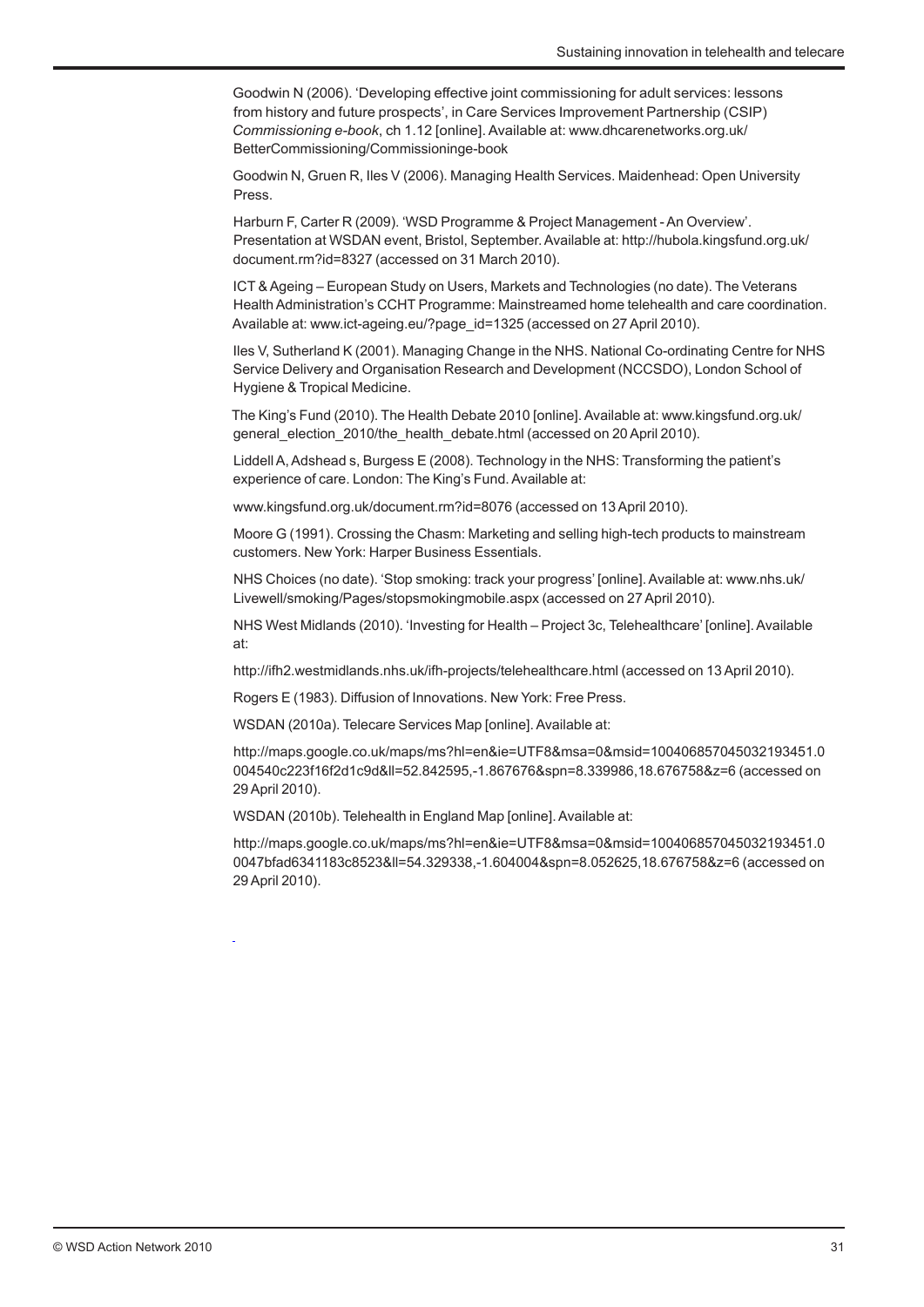## **Resources**

We have developed this resource guide to provide you with useful websites and information on telecare and telehealth. WSDAN is not responsible for the content of external websites.

The **Whole System Demonstrator Action Network (WSDAN)** provides news, features and regular updates on the WSD Programme, as well as an evidence database on the use of telecare and telehealth in the management of long-term conditions. It is available at: www. wsdactionnetwork.org.uk

**WSDAN's Google Maps** provide an online resource mapping innovations and examples of telehealth and telecare across the UK, including links to appropriate websites and documents. The maps are continually updated and the evaluation map provides information on local trials and audits.

- **Example 2** Telecare Services Map Available at: http://maps.google.co.uk/maps/ms?hl=en&ie=UTF8&msa=0&msid=100406857045032193 451.0004540c223f16f2d1c9d&ll=52.842595,-1.867676&spn=8.339986,18.676758&z=6
- **Telehealth in England Map** Available at: http://maps.google.co.uk/maps/ms?hl=en&ie=UTF8&msa=0&msid=100406857045032193 451.00047bfad6341183c8523&ll=54.329338,-1.604004&spn=8.052625,18.676758&z=6
- **Telecare and Telehealth Evaluation Map** Available at: http://maps.google.co.uk/maps/ms?hl=en&ie=UTF8&msa=0&msid=100406857045032193 451.000481bfda3b6cc58babe&ll=52.66972,-1.955566&spn=8.373034,18.676758&z=6

**The Telecare Learning and Improvement Network (LIN)** provides a range of resources and briefings:

- **Telecare outcomes** provides performance reports from social care authorities, available at: www.dhcarenetworks.org.uk/telecareoutcomes
- **Telecare services** provides information on the range of telecare services in England, available at www.dhcarenetworks.org.uk/telecareservices
- **Telecare LIN Newsletter**, produced monthly, provides links to news stories on telecare and telehealth worldwide. Available at: www.dhcarenetworks.org.uk/telecarenewsletters

Practical examples of innovation:

**The Essex Pledge** announcing free telecare to everyone aged over 85, available in the publication entitled Supporting Vulnerable People: Essex telecare pledge. Available at:

www.essexcc.gov.uk/vip8/ecc/ECCWebsite/dis/guc.jsp?channelOid=120888&guideOid=131737 &guideContentOid=131745 (accessed on 31 March 2010).

**Newcastle's pilot of free telecare** for the over-85s, available at:

www.24dash.com/news/Housing/2010-02-04-Peace-of-mind-at-the-touch-of-a-button-Newcastlepilots-free-Telecare-for-the-over-85s (accessed on 31 March 2010).

**Tower Hamlets' free telecare scheme**, available in the document Telecare: peace of mind at the push of a button, at: www.towerhamlets.gov.uk/news/east\_end\_life/1\_march/telecare\_peace\_of\_ mind.aspx (accessed on 13 April 2010).

**Croydon POP Bus initiative**, available at: www.croydonpop.org.uk/ (accessed on 31 March 2010).

**Croydon's Aztec Centre** providing expert telecare support and information, available at www. croydon.gov.uk/healthsocial/homecare/careline/ (accessed on 31 March 2010).

**Medilink (West Midlands) i-House** providing state of the art telehealth and telecare, available at: www.medilinkwm.co.uk/news/display.php?id=314 (accessed on 31 March 2010).

**The Innovation House** from the 2009 NHS Innovation Expo, available at: www.wsdactionnetwork. org.uk/news/features/nhs\_innovation\_expo.html (accessed on 27 April 2010).

**NHS Barnsley's randomised control trial**, available from WSDAN Google Map at: http://maps.